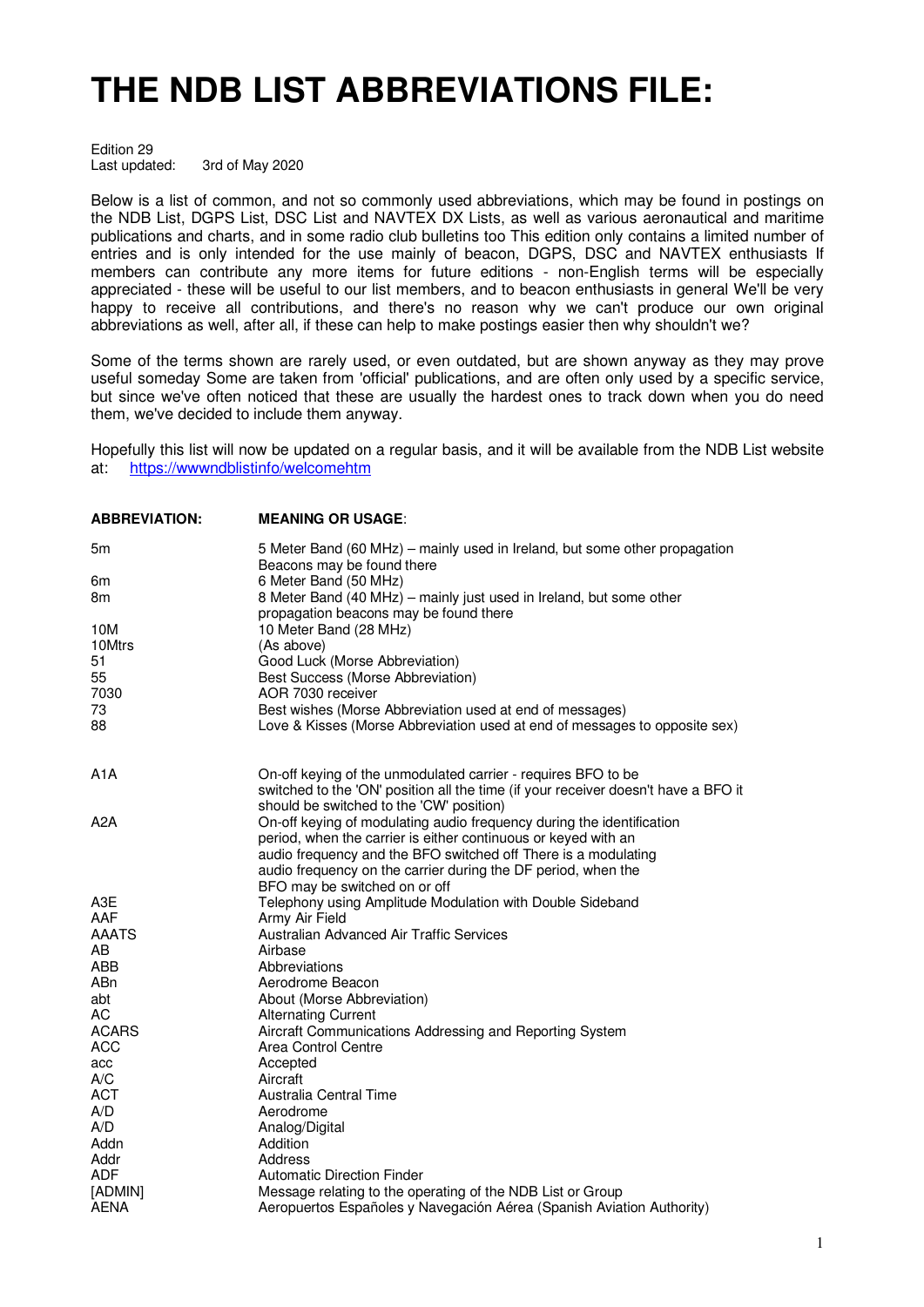| AERAD             | Flight Information Publication produced by Racal Aerad                       |
|-------------------|------------------------------------------------------------------------------|
| <b>AET</b>        | Australia Eastern Time                                                       |
| Af                | Africa                                                                       |
| AF                | <b>Audio Frequency</b>                                                       |
| <b>AFAIK</b>      | As Far As I Know                                                             |
| <b>AFB</b>        | Air Force Base                                                               |
| <b>AFC</b>        | <b>Automatic Frequency Control</b>                                           |
| <b>AFD</b>        | <b>Airport Facility Directory</b>                                            |
| <b>AFIS</b>       | Aerodrome Flight Information Service                                         |
| afld              | Airfield                                                                     |
| <b>AFOD</b>       | US Army Flight Operations Detachment                                         |
| <b>AFSK</b>       | Audio Frequency Shift Keying - A digital mode of radio communications where  |
|                   | the RF carrier stays on the air throughout the transmission and a modulating |
|                   | audio tone is shifted in frequency                                           |
| <b>AFTN</b>       | Aeronautical Fixed Telecommunications Network                                |
| A/G               | Air/Ground communication station                                             |
| <b>AGC</b>        | Automatic Gain Control                                                       |
| AGL               | Above Ground Level                                                           |
| agn               | Again                                                                        |
| AGT               | Argentina Standard Time                                                      |
| AHP<br><b>AIC</b> | Army Heliport<br>Aeronautical Information Circular                           |
| AIDU              | Aeronautical Information Documents Unit (RAF)                                |
| A Index           | An average daily measurement of geomagnetic field activity Produced          |
|                   | by taking the 3 hourly 'K' index measurements and averaging them             |
| <b>AIP</b>        | Aeronautical Information Publication                                         |
| AIRAC (airac)     | Aeronautical Information Regulation and Control                              |
| <b>AIS</b>        | Aeronautical Information Service                                             |
| AL2004            | 'NDB Address List 2004' publication, produced by Malmoe Shortwave Club       |
| <b>ALC</b>        | Automatic Level Control (often used with Tape Recorders)                     |
| <b>ALRS</b>       | Admiralty List of Radio Signals                                              |
| alt               | Alternate/Alternative                                                        |
| AM                | <b>Amplitude Modulation</b>                                                  |
| <b>ANARC</b>      | Association of North American Radio Clubs                                    |
| ANG               | Air National Guard                                                           |
| ani               | Any (Morse Abbreviation)                                                     |
| ant               | Antenna                                                                      |
| AOC               | Area of Coverage                                                             |
| <b>AOPA</b>       | Aircraft Owners and Pilots Association                                       |
| Ap                | Planetary 'A' Index                                                          |
| ARB               | Air Reserve Base                                                             |
| <b>ARINC</b>      | Aeronautical Radio Incorporated                                              |
| <b>ARNS</b>       | Aeronautical Radionavigation Service                                         |
| ARQ               | Automatic Repetition ReQuest (SHOR Mode A)                                   |
| ARRL              | American Radio Relay League                                                  |
| <b>ART</b>        | (Arabic) Egypt Standard Time 5/1 ~ 10/1                                      |
| As                | Asia                                                                         |
| asap              | As Soon As Possible                                                          |
| <b>ASCII</b>      | American Standard Code for Information Interchange                           |
| <b>ASK</b>        | Amplitude Shift Keying                                                       |
| <b>ASL</b>        | Above Sea Level                                                              |
| assoc             | Association<br>Alaska Standard Time                                          |
| AST<br>ATA        | <b>Actual Time of Arrival</b>                                                |
| <b>ATA</b>        | Air Transport Association of America                                         |
| <b>ATC</b>        | Air Traffic Control                                                          |
| <b>ATCC</b>       | Air Traffic Control Centre                                                   |
| <b>ATCRBS</b>     | Air Traffic Control Radar Beacon System                                      |
| <b>ATIS</b>       | <b>Automatic Terminal Information Service</b>                                |
| <b>ATON</b>       | Aids To Navigation                                                           |
| <b>ATS</b>        | <b>Air Traffic Services</b>                                                  |
| <b>ATTN</b>       | Attention                                                                    |
| <b>AUW</b>        | All Up Weight                                                                |
| <b>AUX</b>        | Auxilliary                                                                   |
| AV                | Audio/Visual                                                                 |
| <b>AVC</b>        | Automatic Volume Control (often used with Tape Recorders)                    |
| Awg               | American Wire Gauge                                                          |
| <b>AWOS</b>       | Automated Weather Observing System                                           |
| Awy               | Airway                                                                       |
| az                | Azimuth                                                                      |
| AZ                | Arizona (USA)                                                                |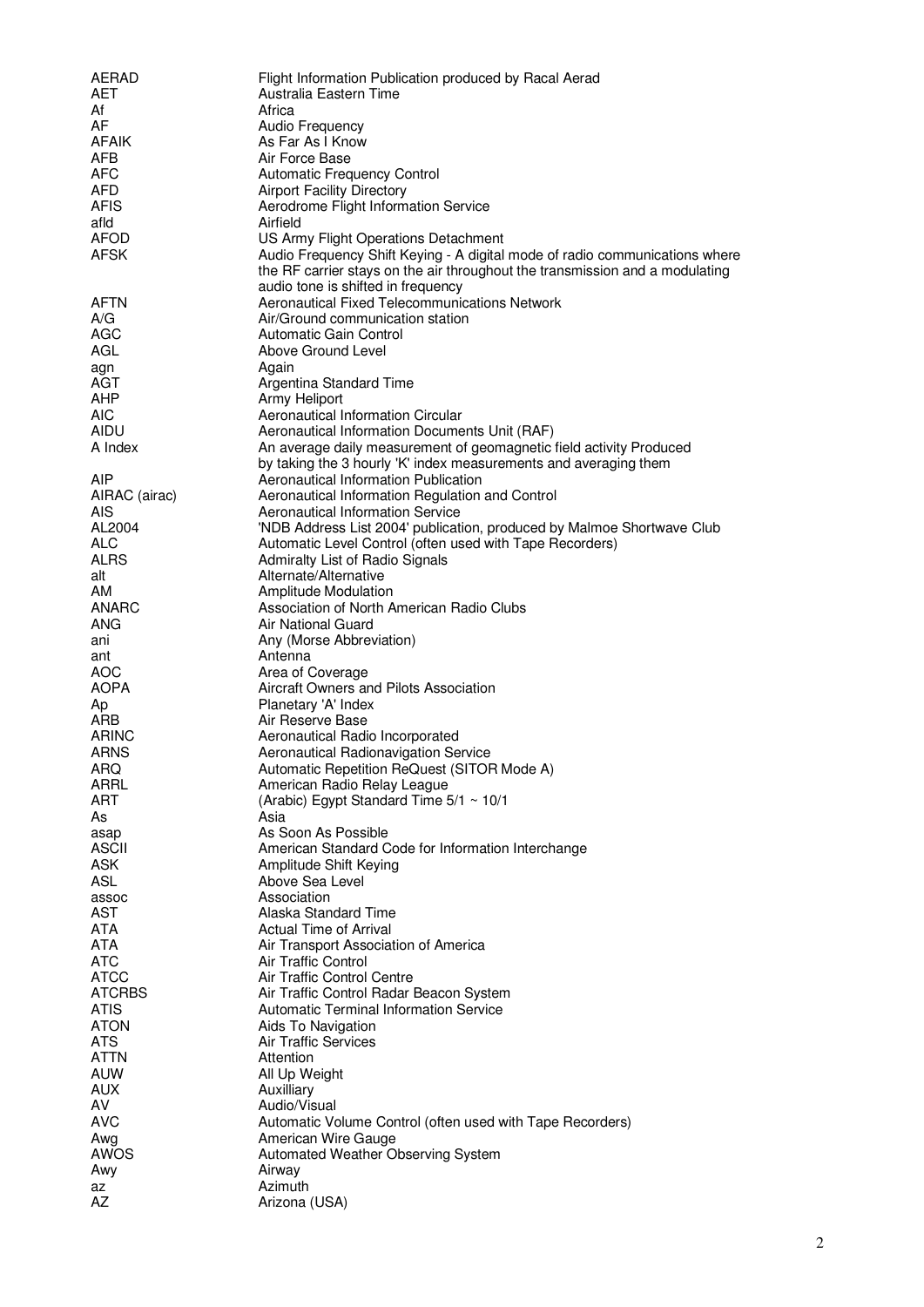| B<br>$B_1$<br>B <sub>2</sub><br>$B_3$<br>$B_4$<br>b4<br>BAA<br>Baken<br><b>Balise</b><br>Baud<br><b>BBC</b><br><b>BBCM</b><br>BC.<br><b>BCB</b><br><b>BCD</b><br><b>BCI</b><br><b>BCL</b><br>bcns<br>bcnu<br><b>BCS</b><br>bcst<br>Bd<br><b>BDXC</b><br><b>BDXC</b><br>Beaconeer<br>BET<br>BFO.<br><b>Big Donut</b><br><b>Birdie</b><br>bit<br>bk<br><b>BNC</b><br><b>Boat Anchor</b><br><b>BPF</b><br><b>BPM</b><br>bps<br>brg<br><b>BST</b> | Beam<br>First character $(B1)$ = station ID (used in Navtex broadcasts)<br>Second character (B2) = message content (subject indicator characters)<br>Message Serial Number<br>Message Serial Number<br>Before (Morse Abbreviation)<br><b>British Airports Authority</b><br>German and Dutch name for Beacon<br>French name for Beacon<br>Digital Mode Signalling Speed<br><b>British Broadcasting Corporation</b><br><b>BBC Monitoring Service</b><br><b>Broadcast</b><br><b>Broadcast Band</b><br>Binary Coded Decimal<br><b>Broadcast Interference</b><br>Broadcast Listener<br>Beacons<br>Be Seeing You (Morse Abbreviation)<br>Beacon Control System<br>Broadcast<br>Baud<br>Benelux DX Club<br>British DX Club (UK)<br>Person who monitors radiobeacons<br>Brazil Eastern Time<br><b>Beat Frequency Oscillator</b><br>The Auroral ring caused by the geomagnetic field which appears over the<br>North and South Poles<br>Spurious signal internally generated within a radio receiver<br>A single unit in Binary Data<br>Break (Morse Abbreviation)<br>Bayonet Niell-Concelman - Bayonet describes the coupling mechanism, Neill and<br>Concelman were the inventors of the N and C coax connectors<br>Antique ham radio equipment Usually so named because of weight and size<br><b>Band Pass Filter</b><br>Callsign of the Chinese Time Signal Station<br><b>Bits Per Second</b><br>Bearing<br><b>British Summer Time</b><br><b>Bangladesh Standard Time</b> |
|-----------------------------------------------------------------------------------------------------------------------------------------------------------------------------------------------------------------------------------------------------------------------------------------------------------------------------------------------------------------------------------------------------------------------------------------------|----------------------------------------------------------------------------------------------------------------------------------------------------------------------------------------------------------------------------------------------------------------------------------------------------------------------------------------------------------------------------------------------------------------------------------------------------------------------------------------------------------------------------------------------------------------------------------------------------------------------------------------------------------------------------------------------------------------------------------------------------------------------------------------------------------------------------------------------------------------------------------------------------------------------------------------------------------------------------------------------------------------------------------------------------------------------------------------------------------------------------------------------------------------------------------------------------------------------------------------------------------------------------------------------------------------------------------------------------------------------------------------------------------------------------------------------------------------------|
| btw                                                                                                                                                                                                                                                                                                                                                                                                                                           | By The Way (Morse Abbreviation, also used in e-mail)                                                                                                                                                                                                                                                                                                                                                                                                                                                                                                                                                                                                                                                                                                                                                                                                                                                                                                                                                                                                                                                                                                                                                                                                                                                                                                                                                                                                                 |
| byte                                                                                                                                                                                                                                                                                                                                                                                                                                          | Eight Bits of Binary Information                                                                                                                                                                                                                                                                                                                                                                                                                                                                                                                                                                                                                                                                                                                                                                                                                                                                                                                                                                                                                                                                                                                                                                                                                                                                                                                                                                                                                                     |
| buro                                                                                                                                                                                                                                                                                                                                                                                                                                          | QSL Bureau (Morse Abbreviation)                                                                                                                                                                                                                                                                                                                                                                                                                                                                                                                                                                                                                                                                                                                                                                                                                                                                                                                                                                                                                                                                                                                                                                                                                                                                                                                                                                                                                                      |
| C                                                                                                                                                                                                                                                                                                                                                                                                                                             | Continuously running radiobeacon                                                                                                                                                                                                                                                                                                                                                                                                                                                                                                                                                                                                                                                                                                                                                                                                                                                                                                                                                                                                                                                                                                                                                                                                                                                                                                                                                                                                                                     |
| C                                                                                                                                                                                                                                                                                                                                                                                                                                             | Celcius/Centigrade (degrees)                                                                                                                                                                                                                                                                                                                                                                                                                                                                                                                                                                                                                                                                                                                                                                                                                                                                                                                                                                                                                                                                                                                                                                                                                                                                                                                                                                                                                                         |
| c/a                                                                                                                                                                                                                                                                                                                                                                                                                                           | <b>Central Address</b>                                                                                                                                                                                                                                                                                                                                                                                                                                                                                                                                                                                                                                                                                                                                                                                                                                                                                                                                                                                                                                                                                                                                                                                                                                                                                                                                                                                                                                               |
| CAA                                                                                                                                                                                                                                                                                                                                                                                                                                           | Civil Aviation Authority (UK)                                                                                                                                                                                                                                                                                                                                                                                                                                                                                                                                                                                                                                                                                                                                                                                                                                                                                                                                                                                                                                                                                                                                                                                                                                                                                                                                                                                                                                        |
| CAA                                                                                                                                                                                                                                                                                                                                                                                                                                           | Civil Aviation Administration (Finland)                                                                                                                                                                                                                                                                                                                                                                                                                                                                                                                                                                                                                                                                                                                                                                                                                                                                                                                                                                                                                                                                                                                                                                                                                                                                                                                                                                                                                              |
| Cal                                                                                                                                                                                                                                                                                                                                                                                                                                           | <b>Calibration Beacon/Station</b>                                                                                                                                                                                                                                                                                                                                                                                                                                                                                                                                                                                                                                                                                                                                                                                                                                                                                                                                                                                                                                                                                                                                                                                                                                                                                                                                                                                                                                    |
| Cans                                                                                                                                                                                                                                                                                                                                                                                                                                          | Headphones                                                                                                                                                                                                                                                                                                                                                                                                                                                                                                                                                                                                                                                                                                                                                                                                                                                                                                                                                                                                                                                                                                                                                                                                                                                                                                                                                                                                                                                           |
| CAm                                                                                                                                                                                                                                                                                                                                                                                                                                           | Central America/Caribbean                                                                                                                                                                                                                                                                                                                                                                                                                                                                                                                                                                                                                                                                                                                                                                                                                                                                                                                                                                                                                                                                                                                                                                                                                                                                                                                                                                                                                                            |
| Carrier                                                                                                                                                                                                                                                                                                                                                                                                                                       | Unmodulated output of a radio transmitter                                                                                                                                                                                                                                                                                                                                                                                                                                                                                                                                                                                                                                                                                                                                                                                                                                                                                                                                                                                                                                                                                                                                                                                                                                                                                                                                                                                                                            |
| <b>CAT</b>                                                                                                                                                                                                                                                                                                                                                                                                                                    | Central African Time                                                                                                                                                                                                                                                                                                                                                                                                                                                                                                                                                                                                                                                                                                                                                                                                                                                                                                                                                                                                                                                                                                                                                                                                                                                                                                                                                                                                                                                 |
| <b>CAT</b>                                                                                                                                                                                                                                                                                                                                                                                                                                    | Category                                                                                                                                                                                                                                                                                                                                                                                                                                                                                                                                                                                                                                                                                                                                                                                                                                                                                                                                                                                                                                                                                                                                                                                                                                                                                                                                                                                                                                                             |
| <b>CCIR</b>                                                                                                                                                                                                                                                                                                                                                                                                                                   | International Radio Consultative Committee                                                                                                                                                                                                                                                                                                                                                                                                                                                                                                                                                                                                                                                                                                                                                                                                                                                                                                                                                                                                                                                                                                                                                                                                                                                                                                                                                                                                                           |
| <b>CCIT</b>                                                                                                                                                                                                                                                                                                                                                                                                                                   | International Telegrapg and Telephone Consultative Committee                                                                                                                                                                                                                                                                                                                                                                                                                                                                                                                                                                                                                                                                                                                                                                                                                                                                                                                                                                                                                                                                                                                                                                                                                                                                                                                                                                                                         |
| cct                                                                                                                                                                                                                                                                                                                                                                                                                                           | Circuit (Morse Abbreviation)                                                                                                                                                                                                                                                                                                                                                                                                                                                                                                                                                                                                                                                                                                                                                                                                                                                                                                                                                                                                                                                                                                                                                                                                                                                                                                                                                                                                                                         |
| <b>CCW</b>                                                                                                                                                                                                                                                                                                                                                                                                                                    | Coherent CW                                                                                                                                                                                                                                                                                                                                                                                                                                                                                                                                                                                                                                                                                                                                                                                                                                                                                                                                                                                                                                                                                                                                                                                                                                                                                                                                                                                                                                                          |
| <b>CCW</b>                                                                                                                                                                                                                                                                                                                                                                                                                                    | <b>Coded Continuous Wave</b>                                                                                                                                                                                                                                                                                                                                                                                                                                                                                                                                                                                                                                                                                                                                                                                                                                                                                                                                                                                                                                                                                                                                                                                                                                                                                                                                                                                                                                         |
| cd                                                                                                                                                                                                                                                                                                                                                                                                                                            | Card (QSL)                                                                                                                                                                                                                                                                                                                                                                                                                                                                                                                                                                                                                                                                                                                                                                                                                                                                                                                                                                                                                                                                                                                                                                                                                                                                                                                                                                                                                                                           |
| <b>CENA</b>                                                                                                                                                                                                                                                                                                                                                                                                                                   | Centred' Études de la Navigation Aérienne (France)                                                                                                                                                                                                                                                                                                                                                                                                                                                                                                                                                                                                                                                                                                                                                                                                                                                                                                                                                                                                                                                                                                                                                                                                                                                                                                                                                                                                                   |
| CET                                                                                                                                                                                                                                                                                                                                                                                                                                           | Central European Time                                                                                                                                                                                                                                                                                                                                                                                                                                                                                                                                                                                                                                                                                                                                                                                                                                                                                                                                                                                                                                                                                                                                                                                                                                                                                                                                                                                                                                                |
| CF                                                                                                                                                                                                                                                                                                                                                                                                                                            | Centre Frequency                                                                                                                                                                                                                                                                                                                                                                                                                                                                                                                                                                                                                                                                                                                                                                                                                                                                                                                                                                                                                                                                                                                                                                                                                                                                                                                                                                                                                                                     |
| cfm                                                                                                                                                                                                                                                                                                                                                                                                                                           | Confirm (Morse Abbreviation)                                                                                                                                                                                                                                                                                                                                                                                                                                                                                                                                                                                                                                                                                                                                                                                                                                                                                                                                                                                                                                                                                                                                                                                                                                                                                                                                                                                                                                         |
| СG                                                                                                                                                                                                                                                                                                                                                                                                                                            | Coast Guard                                                                                                                                                                                                                                                                                                                                                                                                                                                                                                                                                                                                                                                                                                                                                                                                                                                                                                                                                                                                                                                                                                                                                                                                                                                                                                                                                                                                                                                          |
| Ch                                                                                                                                                                                                                                                                                                                                                                                                                                            | Channel                                                                                                                                                                                                                                                                                                                                                                                                                                                                                                                                                                                                                                                                                                                                                                                                                                                                                                                                                                                                                                                                                                                                                                                                                                                                                                                                                                                                                                                              |
| Chan                                                                                                                                                                                                                                                                                                                                                                                                                                          | Channel                                                                                                                                                                                                                                                                                                                                                                                                                                                                                                                                                                                                                                                                                                                                                                                                                                                                                                                                                                                                                                                                                                                                                                                                                                                                                                                                                                                                                                                              |
| Chirp                                                                                                                                                                                                                                                                                                                                                                                                                                         | Changes in the carrier frequency of a Morse code transmitter, usually<br>caused by power supply problems                                                                                                                                                                                                                                                                                                                                                                                                                                                                                                                                                                                                                                                                                                                                                                                                                                                                                                                                                                                                                                                                                                                                                                                                                                                                                                                                                             |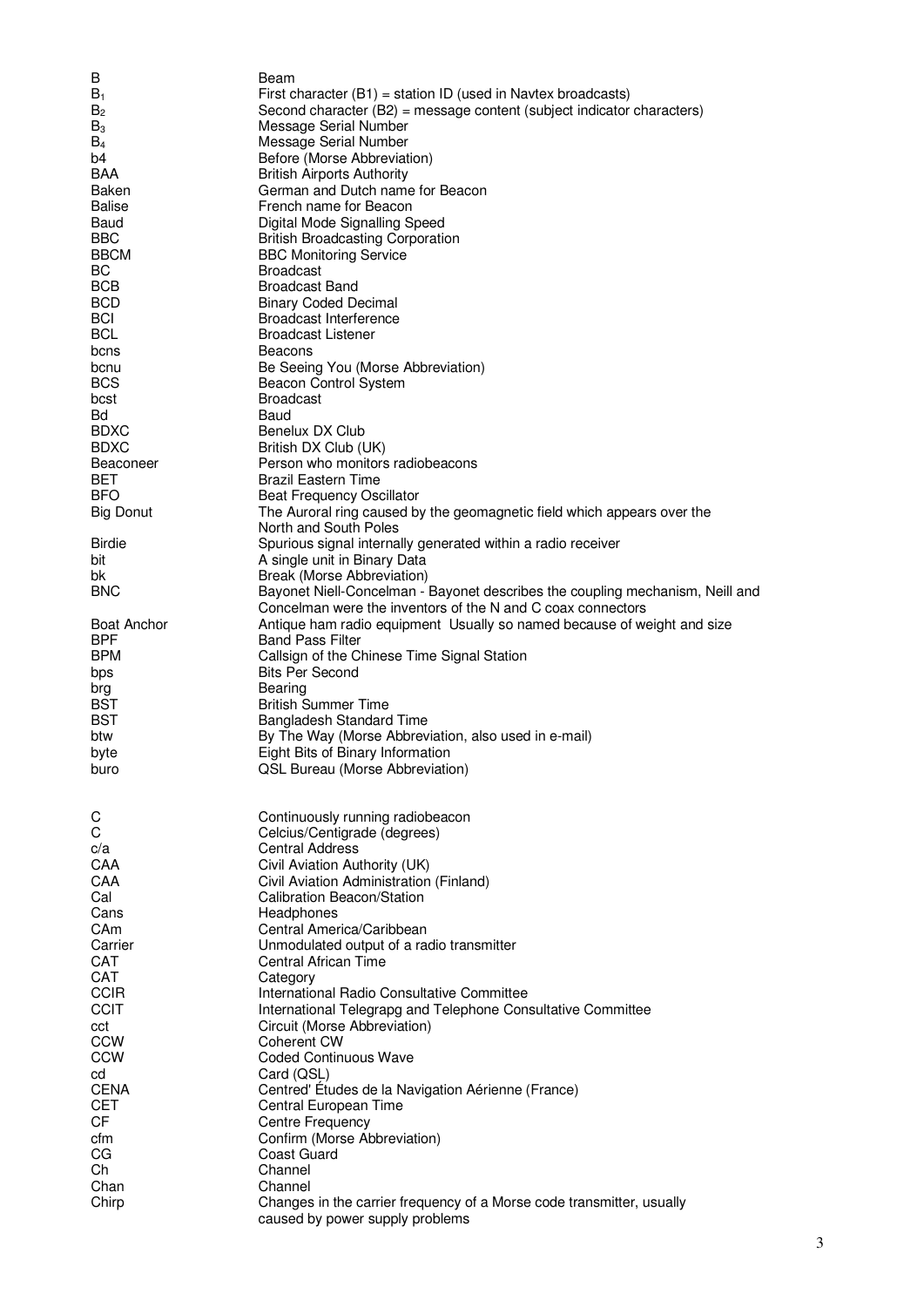| chk                  | Check (Morse Abbreviation)                                                   |
|----------------------|------------------------------------------------------------------------------|
| CHU                  | Canadian Time Signal Station                                                 |
| CIL                  | Commissioners of Irish Lights                                                |
| CIO                  | <b>Carrier Insertion Oscillator</b>                                          |
| <b>CIS</b><br>civ    | Commonwealth of Independent States<br>Civilian Airport Beacon                |
| clbr                 | Calibration                                                                  |
| cld                  | Called (Morse Abbreviation)                                                  |
| <b>CLE</b>           | Co-ordinated Listening Event                                                 |
| <b>CLNC</b>          | Clearance                                                                    |
| clsd                 | Closed                                                                       |
| <b>CLWSU</b>         | Canadian Long Wave Searchable Database                                       |
| clg                  | Calling (Morse Abbreviation)                                                 |
| <b>CMB</b>           | <b>Continuous Marine Broadcast</b>                                           |
| CME                  | Coronal Mass Ejection                                                        |
| <b>CMOS</b>          | Complementary-symmetry Metal-Oxide Semiconductor                             |
| CNS<br><b>CNT</b>    | Communication, Navigation and Surveillance<br>Canada Newfoundland Time       |
| Co                   | County                                                                       |
| <b>COAA</b>          | Centro de Observação Astronómica no Algarve                                  |
| com                  | Communication                                                                |
| <b>COMSAR</b>        | The Sub-Committee on Radiocommunications and Search and Rescue               |
| Comsn                | Commissioned                                                                 |
| CON                  | Consol Beacon                                                                |
| condx                | Conditions (Morse Abbreviation)                                              |
| cont                 | Continuous                                                                   |
| <b>CONUS</b>         | <b>Continental United States</b>                                             |
| condx                | Conditions (Morse Abbreviation)                                              |
| CORS                 | <b>Continuously Operating Reference Stations</b>                             |
| <b>CPFSK</b>         | Continuous Phase Frequency Shift keying                                      |
| cpi<br>cps           | Copy (Morse Abbreviation)<br>Cycles Per Second                               |
| <b>CPU</b>           | <b>Central Processing Unit</b>                                               |
| сру                  | Copy (Morse Abbreviation)                                                    |
| CQ.                  | General Call (Morse & Telephony Abbreviation)                                |
| <b>CRC</b>           | <b>Cyclic Redundancy Check</b>                                               |
| <b>CROSS</b>         | Centres Régionaux Opérationnels de Surveillance et de Sauvetage              |
| <b>CRS</b>           | <b>Coastal Radio Station</b>                                                 |
| CRT                  | Cathode Ray Tube                                                             |
| C/S                  | Callsign                                                                     |
| <b>CST</b>           | <b>Central Standard Time</b>                                                 |
| <b>CTT</b>           | China Taiwan Time                                                            |
| cu                   | See You (Morse Abbreviation)<br>See You Again (Morse Abbreviation)           |
| cu agn<br>cud        | Could (Morse Abbreviation)                                                   |
| cul                  | See You later (Morse Abbreviation)                                           |
| <b>CW</b>            | Continuous Wave (Morse Code)                                                 |
|                      |                                                                              |
|                      |                                                                              |
| D                    | Dipole                                                                       |
| <b>DAB</b>           | Digital Audio Broadcasting                                                   |
| DAID                 | Dash After ID                                                                |
| <b>DARC</b>          | Deutscher Amateur Radio Club                                                 |
| <b>DAT</b>           | Digital Audio Tape                                                           |
| daylt<br><b>DBID</b> | Daylight<br>Dash Before ID                                                   |
| dB                   | Decibel (1/10 of a Bel); unit for the ratio of two power measurements        |
| dBc                  | In terms of RF signals, dBc is Decibels relative to the carrier level        |
| dBd                  | Decibels above or below a dipole antenna                                     |
| dBi                  | Decibels above or below an isotropic antenna                                 |
| <b>DBW</b>           | Decibels, Watt                                                               |
| dc                   | Direct Current                                                               |
| DC                   | District of Columbia (e.g. Washington DC)                                    |
| dd                   | Used to signify 'day' in two digit format e.g. $dd = 12$ or 06 (12th or 6th) |
| de                   | From (Morse Abbreviation)                                                    |
| DE<br>decom          | Delaware (USA)<br>Decommissioned                                             |
| Deg                  | Degrees                                                                      |
| <b>DERA</b>          | Defence Evaluation and Research Agency (UK)                                  |
| DFC77                | Callsign of the German Time Signal Station on 775 kHz                        |
| D/F                  | <b>Direction Finding</b>                                                     |
| <b>DFS</b>           | Deutsche Flugsicherung (German Civil Aviation Organisation)                  |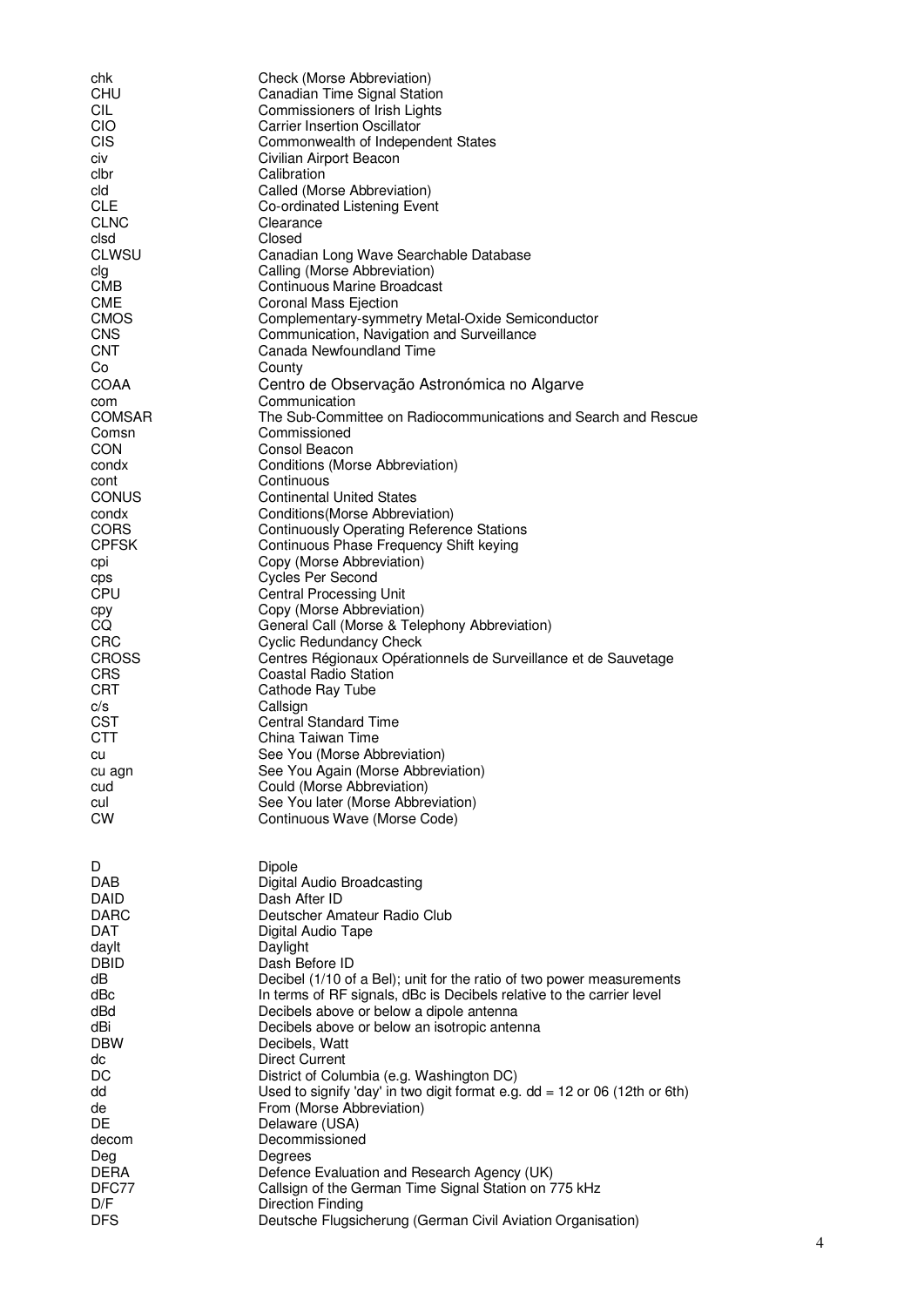| <b>DGAC</b>          | La Direction de l'Aviation Civile (French Civil Aviation Authority)                                                       |
|----------------------|---------------------------------------------------------------------------------------------------------------------------|
| <b>DGPS</b>          | Differential Global Positioning System                                                                                    |
| dip                  | Dipole                                                                                                                    |
| dist                 | <b>Distance</b>                                                                                                           |
| D-layer:             | Lowest region of the ionosphere found approximately 25 to 55 miles<br>above the Earth                                     |
| DM.                  | Deutsche Mark (former German currency)                                                                                    |
| DME                  | Distance Measuring Equipment                                                                                              |
| dn                   | Down (Morse Abbreviation)                                                                                                 |
| <b>DND</b>           | Department of National Defence (Canada)                                                                                   |
| DoD                  | US Department of Defense                                                                                                  |
| DOI                  | Department of the Interior (US)                                                                                           |
| <b>DOT</b>           | Department of Transportation (US)                                                                                         |
| dp                   | Dipole                                                                                                                    |
| <b>DPSK</b>          | Differential Phase Shift Keying; a form of BPSK where only data transitions                                               |
|                      | are transmitted                                                                                                           |
| Drift:               | Slow, gradual change in the frequency of a transmitter or receiver                                                        |
| dr                   | Dear (Morse Abbreviation)                                                                                                 |
| <b>DRM</b><br>drms   | Digital Radio Mondiale (new digital BC system for MW & SW)<br>Distance Root Mean Squared                                  |
| <b>DSB</b>           | Double Side Band                                                                                                          |
| <b>DSC</b>           | <b>Digital Selective Calling</b>                                                                                          |
| <b>DSP</b>           | <b>Digital Signal Processing</b>                                                                                          |
| Dst                  | Disturbance Storm Time Index                                                                                              |
| <b>DST</b>           | Daylight Saving Time                                                                                                      |
| <b>DSWCI</b>         | Danish Short Wave Club International                                                                                      |
| DT                   | Daylight Saving Time                                                                                                      |
| <b>DTL</b>           | Delta Loop                                                                                                                |
| <b>DVD</b>           | Digital Versatile Disc                                                                                                    |
| <b>DVM</b>           | Digital Volt Meter                                                                                                        |
| dVOR                 | Doppler VOR                                                                                                               |
| DX.                  | Term used to describe a signal received from a long distance,                                                             |
|                      | or from a rarely heard station                                                                                            |
| <b>DXLD</b>          | DX-Listening Digest (newsletter)                                                                                          |
|                      |                                                                                                                           |
|                      |                                                                                                                           |
|                      |                                                                                                                           |
| (e)                  | If this letter is heard after an ident, it often means there is                                                           |
|                      | a problem with the transmitter This extra (e) will alert the                                                              |
|                      | beacon operators to the problem, and inform users that the NDB<br>is operating on its 'emergency', or back up transmitter |
| Е                    | East                                                                                                                      |
| <b>EAT</b>           | Eastern African Time                                                                                                      |
| EAWRC                | East & West Radio Club (Germany)                                                                                          |
| FCC                  | <b>Error Correction Code</b>                                                                                              |
| <b>ECSSB</b>         | <b>Exalted-Carrier Single Sideband</b>                                                                                    |
| ECT                  | European Central Time                                                                                                     |
| <b>EDXC</b>          | European DX Council                                                                                                       |
| EE.                  | English Language                                                                                                          |
| EET                  | Eastern European Time                                                                                                     |
| <b>EIRP</b>          | <b>Effective Isotropic Radiated Power</b>                                                                                 |
| el                   | Element (Morse Abbreviation)                                                                                              |
| E-Layer:<br>elev     | Region of the ionosphere found approximately 55 to 90 miles above Earth<br>Elevation                                      |
| <b>ELF</b>           | Extremely Low Frequencies (3 to 30 kHz)                                                                                   |
| Elmer                | A mentor, an experienced operator who tutors newer operators                                                              |
| <b>ELT</b>           | <b>Emergency Locator Transmitter</b>                                                                                      |
| <b>EMC</b>           | <b>Electro Magnetic Compatibility</b>                                                                                     |
| <b>EMF</b>           | <b>Electro Motive Force</b>                                                                                               |
| EMI                  | Electro Magnetic Interference                                                                                             |
| <b>EMP</b>           | Electro Magnetic Pulse An extremely high-energy magnetic field                                                            |
| <b>EMWG</b>          | Euro-African Medium Wave Guide (sadly no longer published)                                                                |
| <b>ENDBH</b>         | European NDB Handbook (book)                                                                                              |
| <b>ENE</b>           | East North East                                                                                                           |
| enrt                 | En-route                                                                                                                  |
| enuf<br><b>EPIRB</b> | Enough (Morse Abbreviation)                                                                                               |
| eqpt                 | <b>Emergency Position Indicating Radio Beacon</b><br>Equipment                                                            |
| e-QSL                | Electronic QSL                                                                                                            |
| ERC                  | European Radiocommunications Committee                                                                                    |
| erp                  | <b>Effective Radiated Power</b>                                                                                           |
| emrp<br>enr          | <b>Effective Monopole Radiated Power</b><br>En Route Beacon                                                               |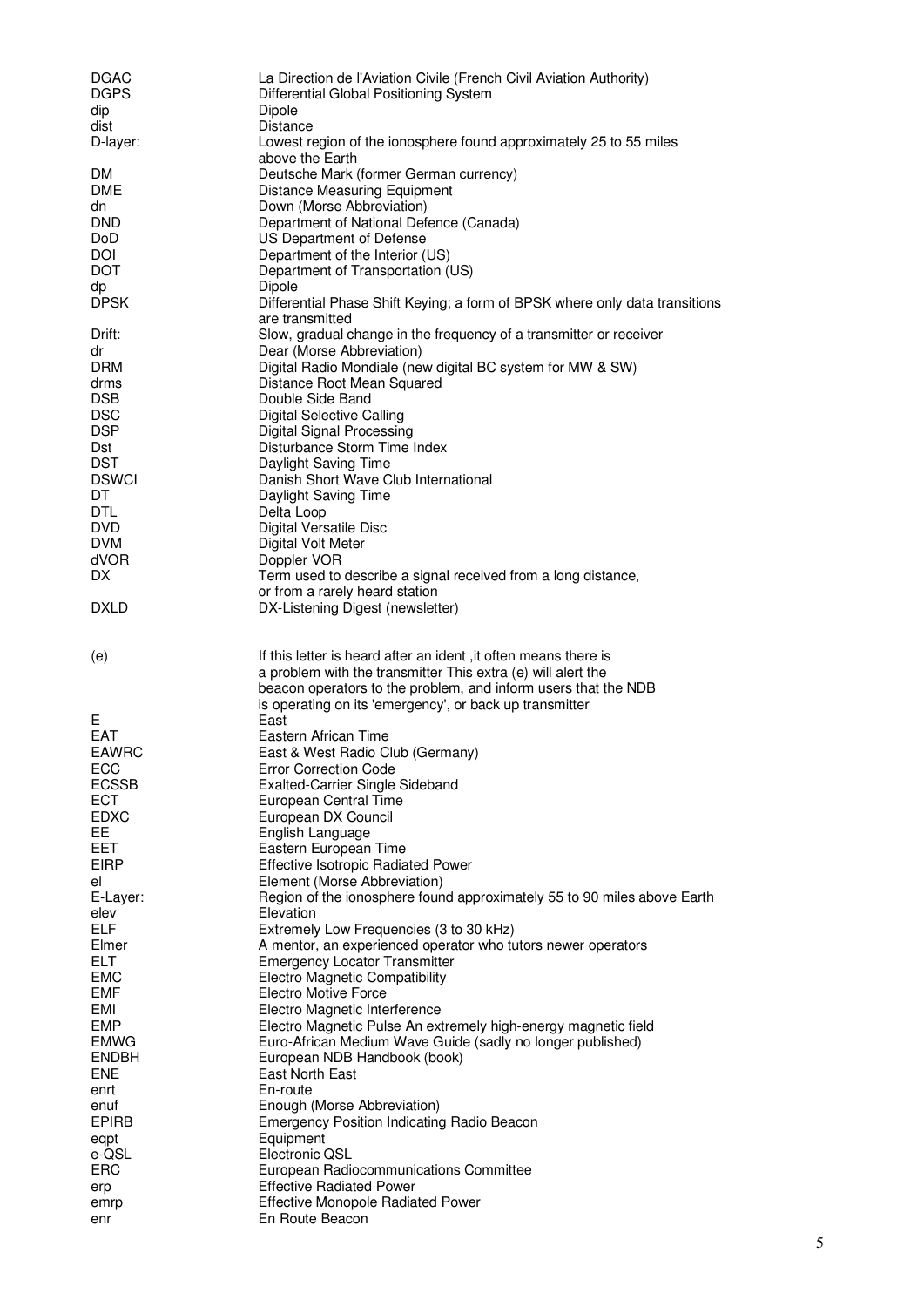| es               | 'and' (Morse Abbreviation)                                                |
|------------------|---------------------------------------------------------------------------|
| <b>ESA</b>       | European Space Agency                                                     |
| <b>ESE</b>       | east South East                                                           |
| est              | Estimated                                                                 |
| <b>EST</b>       | <b>Eastern Standard Time</b>                                              |
| <b>ETA</b>       | <b>Estimated Time of Arrival</b>                                          |
| <b>ETD</b>       | <b>Estimated Time of Departure</b>                                        |
| Eu               | Europe                                                                    |
| <b>EUM</b>       | European Mediterranean Region                                             |
| <b>EUNL</b>      | European Utility Newsletter (no longer published, now the EUNL Reflector) |
| <b>EUR</b>       | Europe                                                                    |
| <b>EURO</b>      | New European currency used by many EC countries                           |
| eve              | Evening (Morse Abbreviation)                                              |
| f                | Folder (QSL)                                                              |
| F                | Fahrenheit (degrees)                                                      |
| F <sub>1</sub> B | Radioteletype - Mode used for Navtex Broadcasts                           |
| F <sub>2</sub> B | Data Transmission using Frequency Modulation for automatic reception      |
| F3E              | Telephony, Frequency Modulation                                           |
| F <sub>3</sub> C | Facsimile, by direct modulation of carrier frequency                      |
| FAA              | <b>Federal Aviation Administration</b>                                    |
| Fah              | Farenheit                                                                 |
| <b>FANS</b>      | Future Air Navigation System                                              |
| FAQ.             | <b>Frequently Asked Questions</b>                                         |
| Fax              | Facsimile                                                                 |
| fb               | Fine Business (Morse Abbreviation)                                        |
| fcst             | Forecast                                                                  |
| F/D              | Full Data (Full Detailed)                                                 |
| F/DL             | <b>Full Data Letter</b>                                                   |
| <b>FEC</b>       | <b>Forward Error Correction</b>                                           |
| <b>FEMA</b>      | Federal Emergency Management Agency                                       |
| fer              | For (Morse Abbreviation)                                                  |
| FET              | <b>Field Effect Transistor</b>                                            |
| FF.              | French Language                                                           |
| <b>FFT</b>       | <b>Fast Fourier Transform</b>                                             |
| FIH.             | Flight Information Handbook                                               |
| <b>FIR</b>       | <b>Flight Information Region</b>                                          |
| <b>FIS</b>       | <b>Flight Information Service</b>                                         |
| F-Layer:         | Region of the ionosphere found approximately 90 to 400 miles above Earth  |
| FL.              | <b>Flight Level</b>                                                       |
| <b>FLIP</b>      | <b>Flight Information Publication</b>                                     |
| <b>FLO</b>       | Forsvarets Logistikkorganisasjon                                          |
| FM               | <b>Frequency Modulation</b>                                               |
| FM               | Fan marker                                                                |
| fm               | From (Morse Abbreviation)                                                 |
| fo               | Foto (photo)                                                              |
| <b>FONE</b>      | Phone (Telephony - Morse Abbreviation)                                    |
| <b>FPSO</b>      | Floating Production, Storage and Offloading system                        |
| freq             | Frequency                                                                 |
| Fri              | Friday                                                                    |
| <b>FRP</b>       | Federal Radionavigation Plan                                              |
| <b>FRS</b>       | <b>Federal Radionavigation Systems</b>                                    |
| <b>FSK</b>       | <b>Frequency Shift Keying</b>                                             |
| <b>FSL</b>       | Ferrite Sleeve Loop                                                       |
| <b>FSS</b>       | <b>Flight Service Station</b>                                             |
| ft               | Feet                                                                      |
| <b>FTP</b>       | File Transfer Protocol                                                    |
| F/UP             | Follow Up                                                                 |
| <b>FWIW</b>      | For What it's Worth                                                       |
| <b>FWL</b>       | Full Wave Loop                                                            |
| <b>FYI</b>       | For Your Information                                                      |
| G <sub>1</sub> D | Phase Modulation with data transmission (e.g. DGPS)                       |
| G3E              | Telephony, Frequency Modulation (Phase Modulation)                        |
| ga               | Go Ahead (Morse Abbreviation)                                             |
| ga               | Good Afternoon (Morse Abbreviation)                                       |
| Gas              | Gas Platform Beacon                                                       |
| GaAs             | Gallium Arsenide The material used in high-speed semiconductors           |
| gb               | Good-Bye (Morse Abbreviation)                                             |
| GB               | <b>Great Britain</b>                                                      |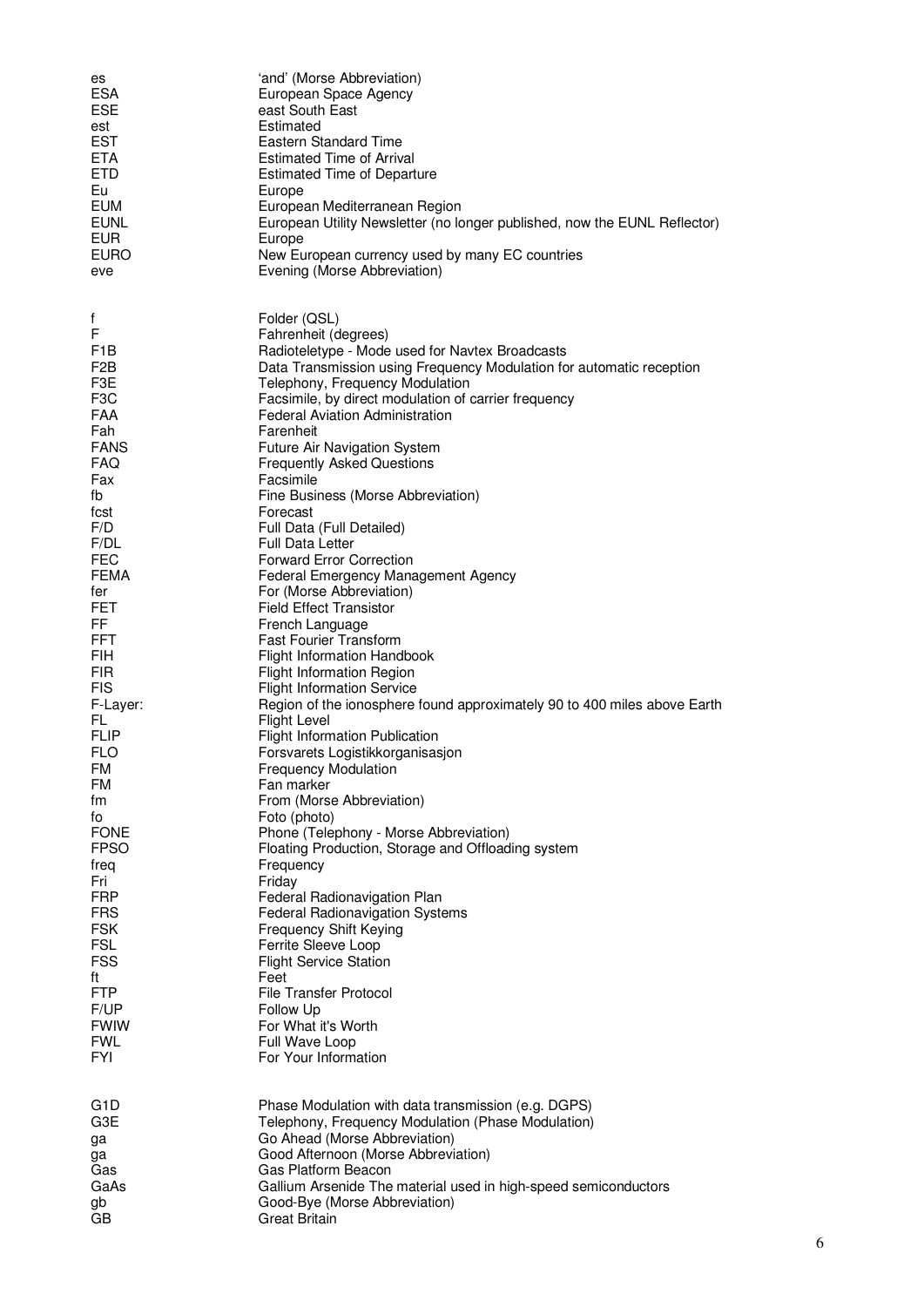| GBP                   | <b>UK Pounds Sterling</b>                                                         |
|-----------------------|-----------------------------------------------------------------------------------|
| gd                    | Good (Morse Abbreviation)                                                         |
| gd                    | Good Day (Morse Abbreviation)                                                     |
| ge                    | Good Evening (Morse Abbreviation)                                                 |
| GEO                   | Geostationary Earth Orbit                                                         |
| GEO                   | Group for Earth Observation                                                       |
| [GEN]                 | General information (used in NDB List Subject headers)                            |
| <b>GES</b>            | <b>Ground Earth Station</b>                                                       |
| GG                    | German Language                                                                   |
| <b>GHz</b>            | Gigahertz                                                                         |
| <b>GLA</b>            | General Lighthouse Authority<br>Glad (Morse Abbreviation)                         |
| gld<br><b>GLONASS</b> |                                                                                   |
|                       | Global Navigation Satellite System (Russia)<br>Good Morning (Morse Abbreviation)  |
| gm<br><b>GMDSS</b>    | Global Maritime Distress and Safety                                               |
| GMT                   | Greenwich Mean Time (almost identical to UTC)                                     |
| gn                    | Good Night (Morse Abbreviation)                                                   |
| gnd                   | Ground (earth)                                                                    |
| <b>GNSS</b>           | Global Navigation Satellite System (ICAO)                                         |
| <b>GOES</b>           | Geostationary Operational Environmental Satellites                                |
| govt                  | Government                                                                        |
| GP                    | Ground Plane                                                                      |
| GP                    | Glide Path                                                                        |
| <b>GPS</b>            | Global Positioning System                                                         |
| Green Stamp           | Slang term used to denote a dollar bill when sent with a QSL card or report       |
| G/S                   | Glide Slope                                                                       |
| gud                   | Good (Morse Abbreviation)                                                         |
| <b>GWEN</b>           | Ground Wave Emergency Network                                                     |
|                       |                                                                                   |
| H+                    | Hours Plus (minutes)                                                              |
| H3E                   | Single Sideband Full Carrier (Radiotelephony)                                     |
| H <sub>24</sub>       | Beacon Operational 24 Hours a day                                                 |
| <b>HADGPS</b>         | High Accuracy Global Differential System                                          |
| HAND                  | Have A Nice Day                                                                   |
| <b>HCDX</b>           | Hard Core DX Club                                                                 |
| HDOP                  | <b>Horizontal Dilution Of Precision</b>                                           |
| <b>HDSDR</b>          | <b>High Definition Software Defined Radio</b>                                     |
| HF                    | High Frequency (Short Wave Band 3000 to 30,000 kHz)                               |
| <b>HFBC</b>           | <b>High Frequency Broadcast</b>                                                   |
| Hi<br>HI              | Laughter (Morse Abbreviation)                                                     |
| HiFER                 | High (Morse Abbreviation)<br>Low power 'experimenters' beacon band around 13 MHz) |
| HJ                    | Sunrise to Sunset                                                                 |
| hms                   | Hours, minutes, seconds                                                           |
| <b>HN</b>             | <b>Sunset to Sunrise</b>                                                          |
| HO                    | Service available to meet operational requirements                                |
| H/P                   | Heliport                                                                          |
| hpe                   | Hope (Morse Abbreviation)                                                         |
| <b>HPF</b>            | <b>High Pass Filter</b>                                                           |
| HQ                    | Headquarters                                                                      |
| Hr                    | Hour                                                                              |
| hr                    | Here (Morse Abbreviation)                                                         |
| hr                    | Hear (Morse Abbreviation)                                                         |
| hrd<br><b>HRD</b>     | Heard (Morse Abbreviation)<br>Ham Radio Deluxe                                    |
| Hrs                   | Hours                                                                             |
| HST                   | Hawaii Standard Time                                                              |
| НT                    | High Tension (power)                                                              |
| <b>HTML</b>           | Hyper Text Mark up Language (used to write web pages)                             |
| HU                    | Hours Unknown                                                                     |
| hv                    | Have (Morse Abbreviation)                                                         |
| HV                    | Hours Variable                                                                    |
| hw                    | How (Morse Abbreviation)                                                          |
| <b>HWV</b>            | <b>Half Wave Vertical</b>                                                         |
| HX.                   | No specific operating hours                                                       |
| <b>Hz</b>             | Hertz (cycles per second)                                                         |
|                       |                                                                                   |
| L                     | Information                                                                       |
| IAA                   | <b>Irish Aviation Authority</b>                                                   |
| <b>IALA</b>           | International Association of Lighthouse Authorities                               |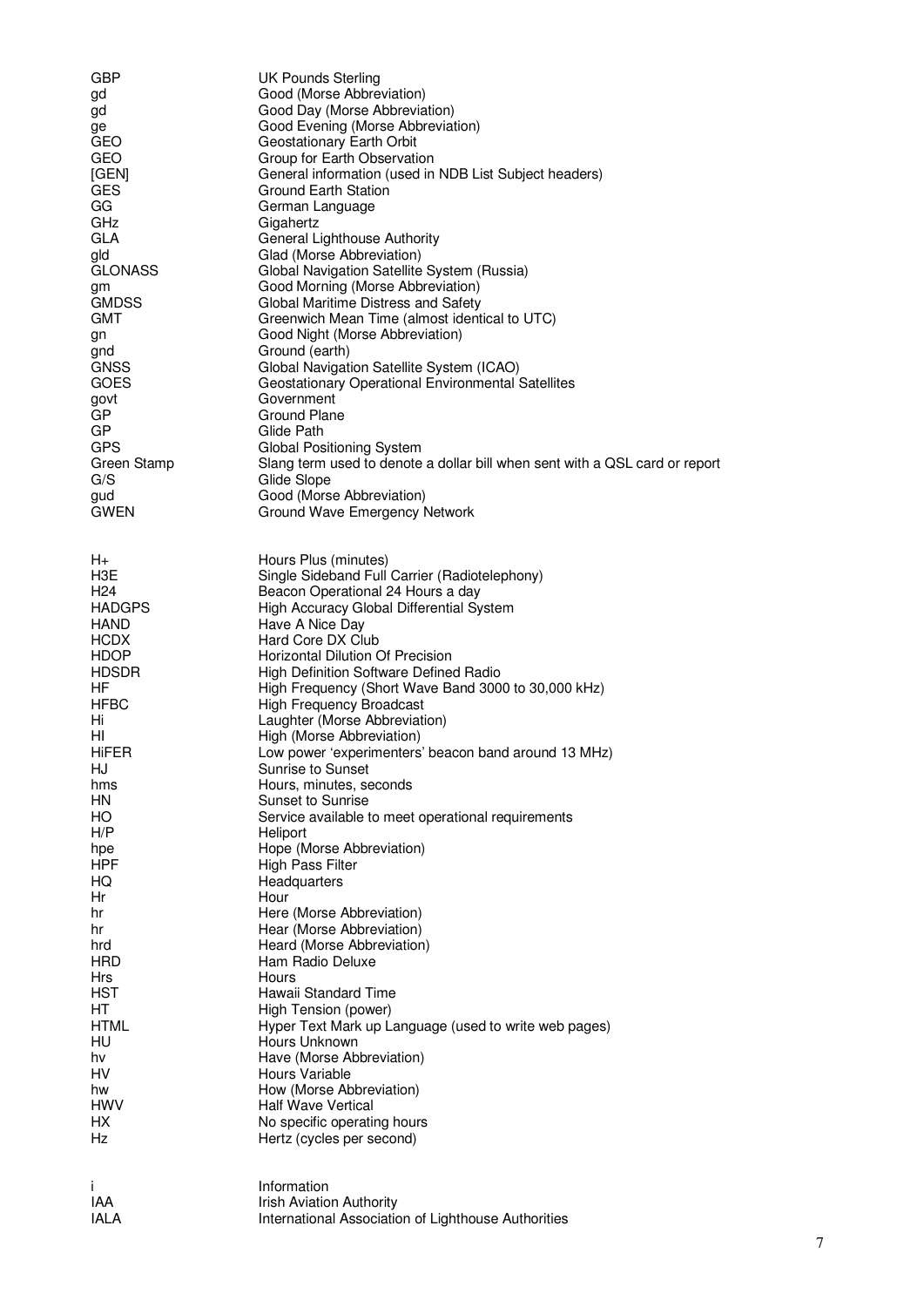| <b>IARU</b>        | International Amateur Radio Union                                             |
|--------------------|-------------------------------------------------------------------------------|
| <b>IBcn</b>        | Ident Beacon                                                                  |
| <b>IBC</b>         | International Broadcasting Convention                                         |
| <b>IBP</b>         | International Beacon Project                                                  |
| IC.<br><b>ICAO</b> | <b>Integrated Circuit</b>                                                     |
| ID                 | International Civil Aviation Organisation<br>Ident                            |
| ID                 | Identifier                                                                    |
| Ident              | Identification signal/Callsign, or 'Identifier'                               |
| ie                 | That Is                                                                       |
| IET                | Indiana Eastern Standard Time                                                 |
| IF                 | Intermediate Frequency (e.g. IF Filter)                                       |
| <b>IFR</b>         | Instrument Flight Rules                                                       |
| <b>IFRB</b>        | International Frequency Registration Board                                    |
| IF Shift           | Another form of passband tuning                                               |
| <b>IGFET</b>       | Insulated Gate Field Effect Transistor                                        |
| <b>IHO</b>         | International Hydrographic Organisation                                       |
| Ш.                 | Italian Language                                                              |
| ILS.               | Instrument Landing System                                                     |
| IM                 | Inner Marker                                                                  |
| IM                 | Intermodulation                                                               |
| <b>IMHO</b>        | In My Humble (Honest) Opinion                                                 |
| <b>IMO</b>         | International Maritime Organisation IMO International Maritime Organisation   |
| <b>IMO</b>         | International Money Order                                                     |
| <b>INRAD</b>       | International Radio Corporation (US Company which manufactures IF Filters)    |
| Info               | Information                                                                   |
| <b>INMARSAT</b>    | International Maritime Satellite Organization                                 |
| <b>INT</b><br>Intl | International<br>International                                                |
| <b>Inv</b>         | <b>Inverted Keying</b>                                                        |
| <b>INV</b>         | <b>Inverted Vee Antenna</b>                                                   |
| <b>IOC 576</b>     | Index of Cooperation - the total line length and the number of lines per unit |
|                    | divided by $\pi$ (pi)                                                         |
| loM                | Isle of Man                                                                   |
| IR.                | Infra Red                                                                     |
| <b>IRC</b>         | International Reply Coupon                                                    |
| <b>IRCA</b>        | International Radio Club of America (covers MW Broadcasts)                    |
| irr                | Irregular                                                                     |
| Is                 | Isle or Island(s)                                                             |
| Isl                | Isle or Island(s)                                                             |
| <b>IST</b>         | India Standard Time                                                           |
| <b>ISTR</b>        | I Seem To Recall                                                              |
| <b>ISWL</b>        | International Short Wave League                                               |
| ITU                | International Telecommunications Union                                        |
| IW                 | <b>International Waters</b>                                                   |
|                    |                                                                               |
|                    |                                                                               |
| J3C                | Facsimilie - Single Sideband Suppressed Carrier                               |
| J3E                | Single Sideband                                                               |
| <b>JARL</b>        | Japan Amateur Radio League                                                    |
| <b>JFET</b>        | Junction Field Effect Transistor                                              |
| JJ                 | Japanese Language                                                             |
| joi                | Joint Civil/Military beacon                                                   |
| JST                | Japan Standard Time                                                           |
|                    |                                                                               |
| k                  | Invitation to Transmit (Morse Abbreviation)                                   |
| K                  | Ship Calibrating Radiobeacon                                                  |
| Kc/s               | Kilocycles per second (old name for kHz)                                      |
| Kg                 | Kilogram                                                                      |
| <b>kHz</b>         | Kilohertz (thousands of cycles per second)                                    |
| K Index            | A 3 hourly measurement of geomagnetic field activity                          |
| km                 | Kilometre                                                                     |
| <b>KST</b>         | Korea Standard Time                                                           |
| Kts                | Knots                                                                         |
| kw.                | Kilowatts                                                                     |
| KY.                | Kentucky (USA)                                                                |
| K9AY               | Special directional type of antenna designed by K9AY                          |
|                    |                                                                               |
| L                  | Compass Locator                                                               |
| L                  | Unit of Inductance                                                            |
|                    |                                                                               |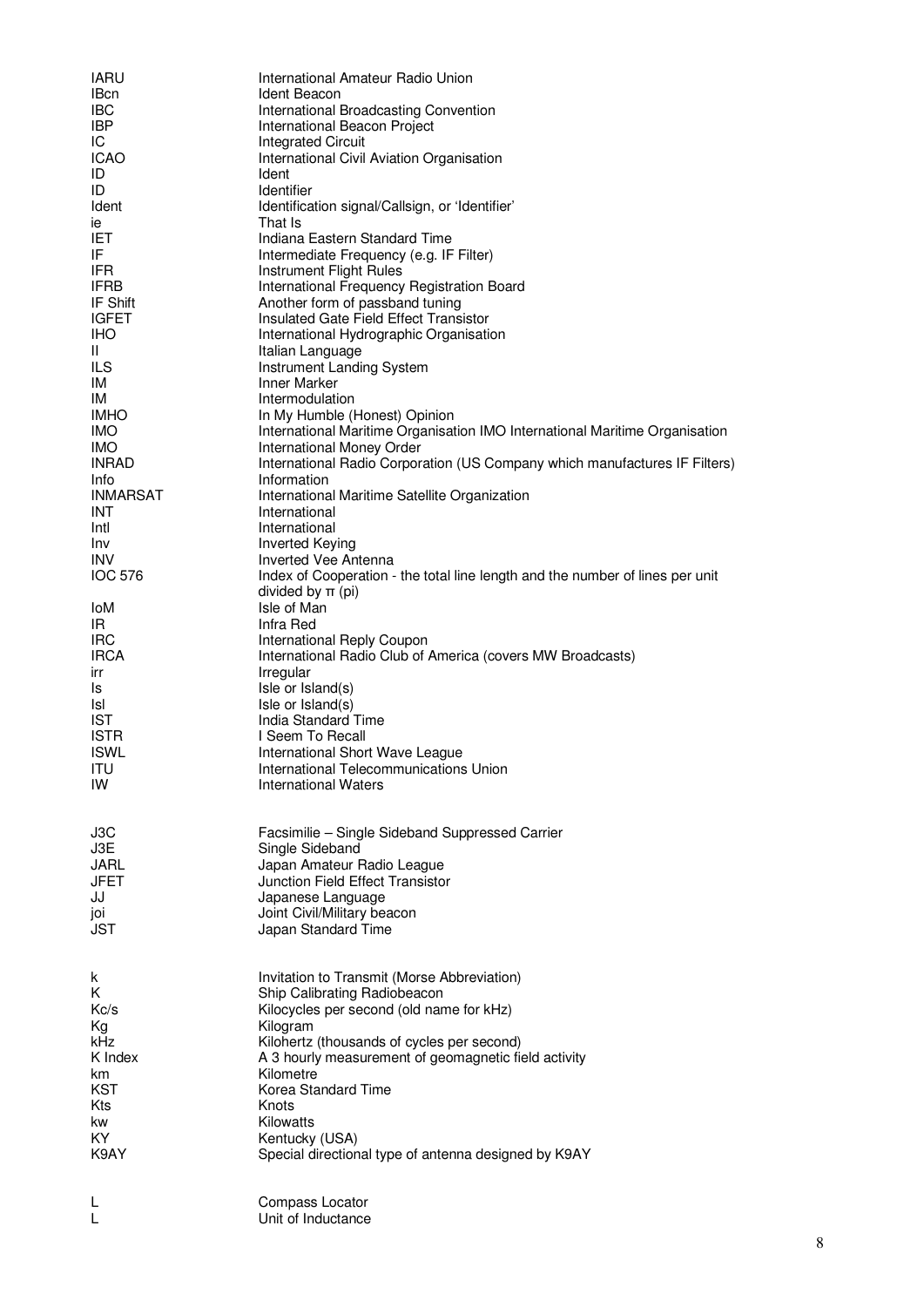| <b>LADGPS</b><br>LAN     | Local Area Differential Global Positioning System<br>Local Area Network                            |
|--------------------------|----------------------------------------------------------------------------------------------------|
| Lat                      | Latitude                                                                                           |
| LC                       | Inductance & Capacitance (LC Circuit etc.)                                                         |
| <b>LCD</b>               | Liquid Crystal Display                                                                             |
| Lctr                     | Locator (NDB)                                                                                      |
| <b>LDGPS</b><br>LED      | Local DGPS                                                                                         |
| LF.                      | <b>Light Emitting Diode</b><br>Low Frequency (30 to 300 kHz)                                       |
| <b>LFR</b>               | Low Frequency Radio Range                                                                          |
| LH.                      | Lighthouse                                                                                         |
| Lid                      | Bad Operator (Morse Abbreviation)                                                                  |
| <b>LLA</b>               | Local Lighthouse Authority                                                                         |
| <b>LLZ</b><br><b>LMM</b> | <b>ILS Localiser</b><br>Compass Locator at the Middle Marker ILS                                   |
| LMT                      | Local Mean Time                                                                                    |
| Lng                      | Long (Morse Abbreviation)                                                                          |
| LOC                      | Locator Beacon (NDB having instrument approach procedure published)                                |
| <b>LOC</b>               | Localizer (for instrument approach procedures only)                                                |
| <b>LOC</b><br>lol        | Grid Locator Square (used by many Amateur Radio Beacon Lists)<br>Laughs Out Loud (used in e-mails) |
| <b>LOM</b>               | Compass Locator situated at the Outer Marker ILS                                                   |
| Long                     | Longitude                                                                                          |
| Loop                     | Type of 'directional' Aerial used by many beacon DXers                                             |
| <b>LORAN</b>             | Long Range Air Navigation System                                                                   |
| LORAN-C                  | Long Range Air Navigation System, Version-C                                                        |
| LOWDOWN<br><b>LOWFER</b> | Monthly publication of LWCA<br>Low Power Experimental Band in the USA                              |
| LP.                      | Long Path                                                                                          |
| <b>LPF</b>               | Low Pass Filter                                                                                    |
| <b>LPM</b>               | Lines Per Minute                                                                                   |
| <b>LSB</b>               | Lower Side Band                                                                                    |
| Lsn<br><b>LST</b>        | Listen (Morse Abbreviation)<br><b>Local Standard Time</b>                                          |
| It                       | Letter                                                                                             |
| LT                       | Low Tension (power)                                                                                |
| Lt                       | Light (House)                                                                                      |
| LtHo                     | Lighthouse                                                                                         |
| Ltr<br>LtV.              | Later (Morse Abbreviation)<br>Light Vessel (or Light Ship)                                         |
| <b>LUF</b>               | Lowest Usable Frequency                                                                            |
| LW                       | Long Wave                                                                                          |
| LW                       | Long Wire                                                                                          |
| <b>LWBC</b>              | Long Wave Broadcast                                                                                |
| LWCA                     | Long Wave Club of America                                                                          |
|                          |                                                                                                    |
| м<br>m                   | Magnetic<br><b>Miles</b>                                                                           |
| Ma                       | Milliamperes                                                                                       |
| mag                      | Magnetic                                                                                           |
| mag brg                  | Magnetic Bearing                                                                                   |
| mar                      | Maritime Beacon                                                                                    |
| MARAD<br>MARKER          | Maritime Administration                                                                            |
| MARS                     | Repetitive Signal sent to keep a channel active<br>Maritime Mobile Access and Retrieval System     |
| MATZ                     | Military Air Traffic Zone                                                                          |
| mb                       | Millibars (barometric pressure reading measurement system)                                         |
| Mb                       | Megabyte                                                                                           |
| MCA<br>Mc/s              | Maritime & Coastguard Agency (UK)<br>Megacycles per second (old name for Megaherz)                 |
| <b>MCS</b>               | <b>GPS Master Control Station</b>                                                                  |
| <b>MCTS</b>              | Marine Communications and Traffic Services Centre                                                  |
| <b>MCW</b>               | Modulated Continuous Wave A fixed audio tone which modulates a carrier,                            |
|                          | this was an older method of sending Morse code                                                     |
| MD.<br><b>MDGPS</b>      | Minidisc (recordable disc)<br>Maritime Differential GPS Service                                    |
| MЕ                       | Middle East                                                                                        |
| <b>MEDFER</b>            | Low Power Experimental Band below the MW BC Band in the USA                                        |
| MET                      | Middle East Time                                                                                   |
| METAREA                  | <b>METeorological AREA</b>                                                                         |
| MF                       | Medium Frequency (300 to 3000 kHz)                                                                 |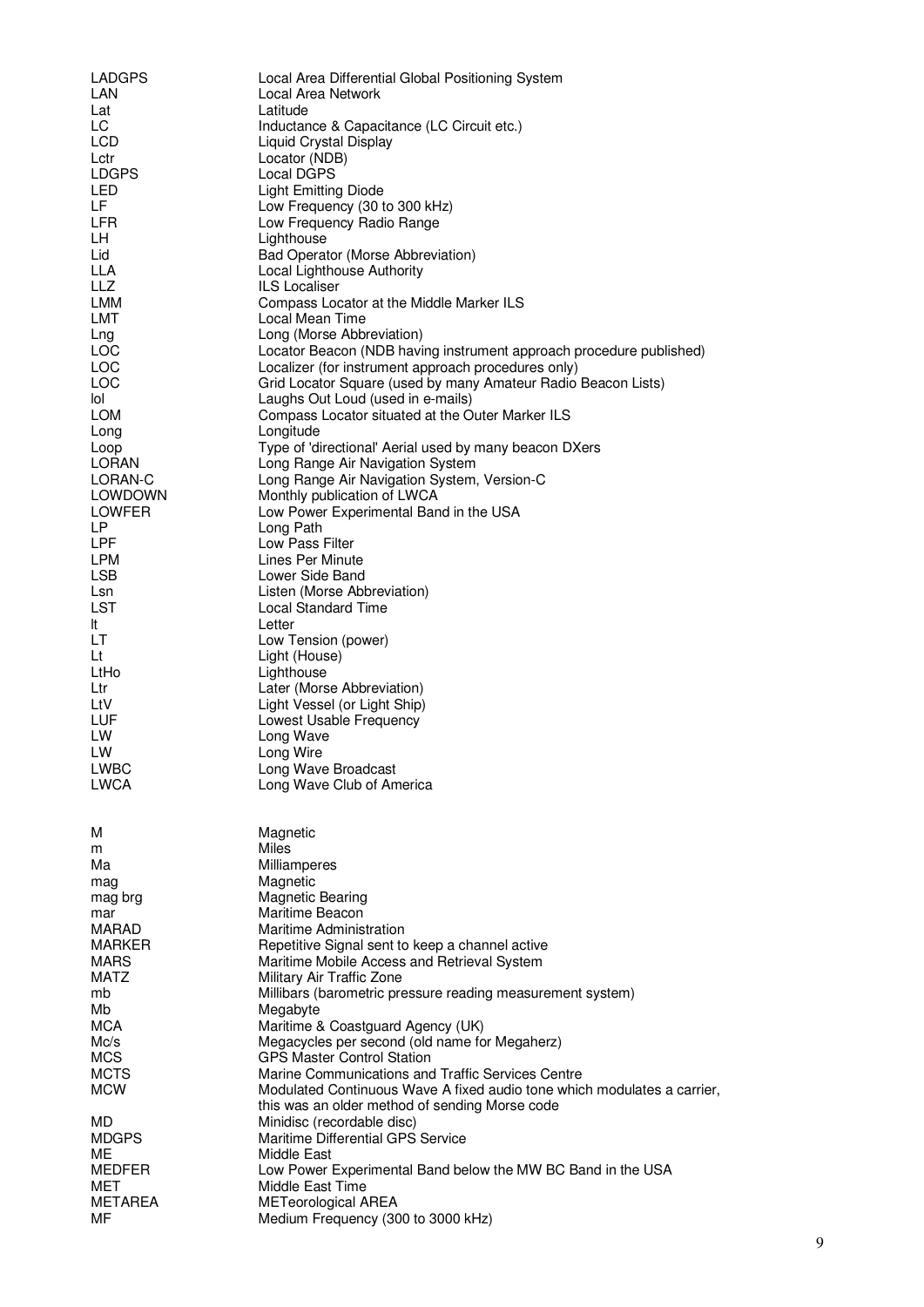| MHz                              | Megahertz (millions of cycles per second)                                                                       |
|----------------------------------|-----------------------------------------------------------------------------------------------------------------|
| mil                              | Military Airport Beacon                                                                                         |
| <b>MIT</b><br>mkr                | Midway Islands Time<br>Marker                                                                                   |
| ML                               | Magnetic Loop                                                                                                   |
| MLS                              | Microwave Landing System                                                                                        |
| MМ                               | Middle Marker ILS                                                                                               |
| mm                               | Used to signify 'month' in two-digit format e.g. $mm = 06$ (June)                                               |
| MMSI                             | Maritime Mobile Selective - call identity code                                                                  |
| mni                              | Many (Morse Abbreviation)                                                                                       |
| MoD                              | Ministry of Defence                                                                                             |
| Mon                              | Monday                                                                                                          |
| <b>MOSFET</b>                    | Metal Oxide Semiconductor Field Effect Transistor                                                               |
| mpeg                             | type of audio file used by computers)                                                                           |
| mp3                              | mpeg (type of computer audio file)                                                                              |
| <b>MRCC</b>                      | Maritime Rescue Co-ordination Centre                                                                            |
| MRSC                             | Maritime Rescue Co-ordination Sub-Centre                                                                        |
| ms<br>ΜS                         | Mint Stamps<br><b>Marine Safety</b>                                                                             |
| <b>MS</b>                        | <b>Meteor Scatter</b>                                                                                           |
| <b>MSF</b>                       | Callsign of UK Time Signal Station on 60 kHz                                                                    |
| msg                              | Message (Morse Abbreviation)                                                                                    |
| <b>MSI</b>                       | Maritime Safety Information                                                                                     |
| <b>MSK</b>                       | Minimum Shift Keying                                                                                            |
| MSL                              | Mean Sea Level                                                                                                  |
| <b>MST</b>                       | <b>Mountain Standard Time</b>                                                                                   |
| МT                               | <b>Monitoring Times</b>                                                                                         |
| <b>MTMA</b>                      | Military Terminal Control Area                                                                                  |
| Mtrs                             | Metres (or Meters)                                                                                              |
| <b>MUF</b><br><b>MUN</b>         | Maximum Usable Frequency                                                                                        |
| MV                               | Municipal<br><b>Magnetic Variation</b>                                                                          |
| <b>MWBC</b>                      | Medium Wave Broadcast                                                                                           |
| MWC                              | <b>Medium Wave Circle</b>                                                                                       |
| MWN                              | Medium Wave News (monthly publication of MWC)                                                                   |
|                                  |                                                                                                                 |
|                                  |                                                                                                                 |
|                                  |                                                                                                                 |
| N                                | North                                                                                                           |
| N                                | New - used in NDB List postings to indicate first time reception                                                |
| n                                | No (Morse Abbreviation)                                                                                         |
| N                                | Nono $(10^{-9})$                                                                                                |
| NA (or NA)                       | North America                                                                                                   |
| NAAS                             | Naval Auxiliary Air Station                                                                                     |
| NAD83<br><b>NAF</b>              | North American Datum of 1983                                                                                    |
| <b>NAm</b>                       | Naval Air Facility<br>North America                                                                             |
| <b>NAS</b>                       | Naval Air Station                                                                                               |
| <b>NASA</b>                      | National Aeronautics and Space Administration                                                                   |
| <b>NASWA</b>                     | North American Short-Wave Association                                                                           |
| Natl                             | National                                                                                                        |
| <b>NATS</b>                      | National Air Traffic Services (UK)                                                                              |
| <b>NAT</b>                       | North Atlantic (ICAO region)                                                                                    |
| <b>NATO</b>                      | North Atlantic Treaty Organisation                                                                              |
| nav                              | Navigational                                                                                                    |
| Navaid                           | Navigation Aid                                                                                                  |
| <b>NAVAREA</b><br><b>NAVSTAR</b> | <b>NAVigational AREA</b>                                                                                        |
| <b>NAVTEX</b>                    | GPS NAVigation Satellite Timing And Ranging GPS<br>Narrow Band Direct Printing telex system for transmission of |
|                                  | Navigational and meteorological warnings and broadcasts                                                         |
| NB.                              | Noise Blanker                                                                                                   |
| <b>NBDP</b>                      | Narrow Band Direct Printing                                                                                     |
| N/C                              | No Category                                                                                                     |
| <b>NCDXF</b>                     | Northern California DX Foundation                                                                               |
| ND.                              | North Dakota (USA)                                                                                              |
| <b>NDB</b>                       | Non-Directional Radiobeacon                                                                                     |
| <b>NDBE</b>                      | Non Directional Beacons of Europe (book)                                                                        |
| <b>NDGPS</b><br>N/DL             | Nationwide Differential Global Positioning System                                                               |
| <b>NE</b>                        | No Data Letter<br>North East                                                                                    |
| neg                              | Negative Keying                                                                                                 |
| <b>NET</b>                       | Near East Time<br>National Grid Reference                                                                       |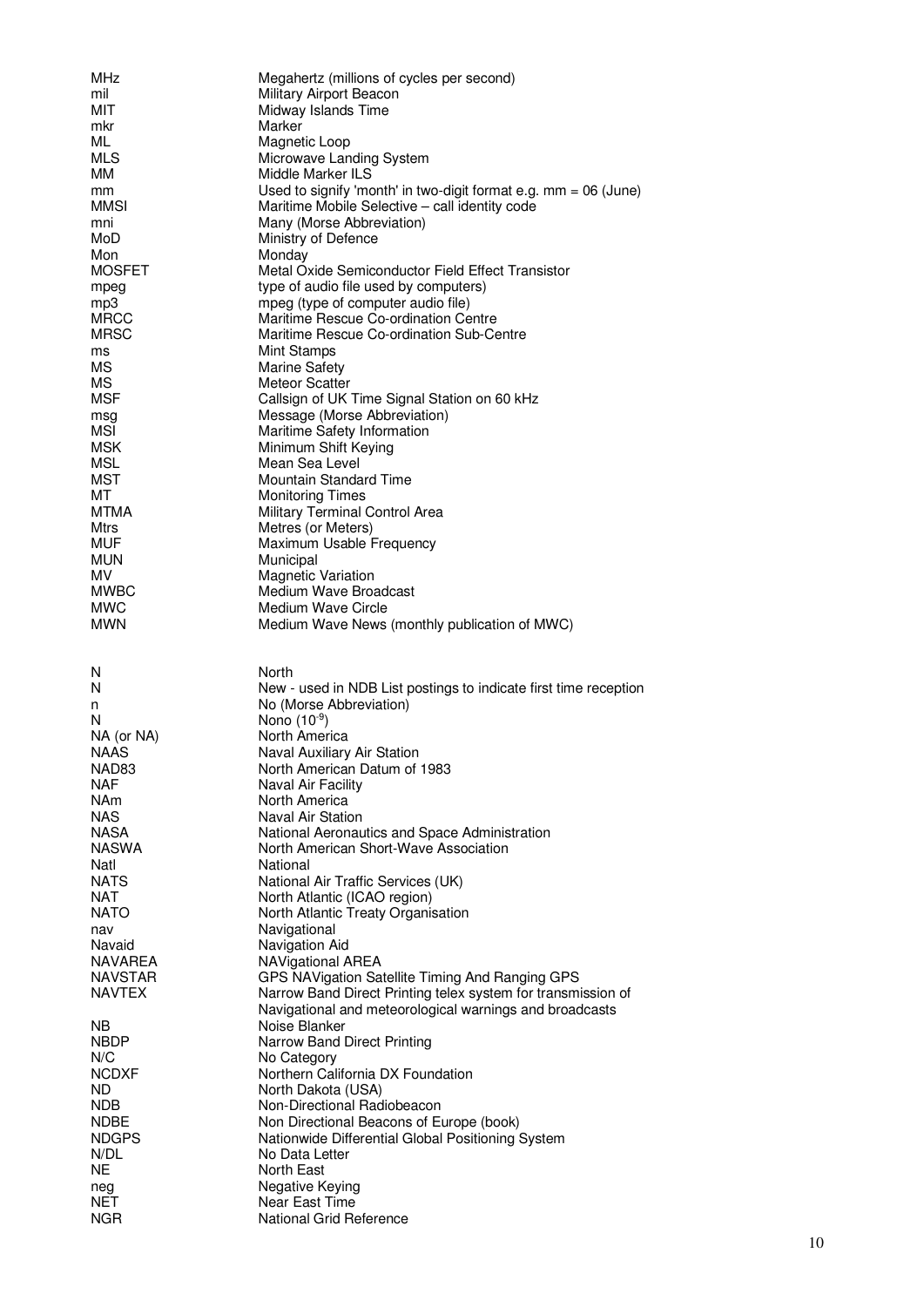| nil                                                                                                   | Nickel Cadmium Often used when referring to a type of rechargeable battery                                                                                                                                                                                                                                                                                     |
|-------------------------------------------------------------------------------------------------------|----------------------------------------------------------------------------------------------------------------------------------------------------------------------------------------------------------------------------------------------------------------------------------------------------------------------------------------------------------------|
|                                                                                                       | Nothing (Morse Abbreviation)                                                                                                                                                                                                                                                                                                                                   |
| <b>NiMH</b>                                                                                           | Nickel Metal Hydride Often used when referring to a newer type<br>of rechargeable battery                                                                                                                                                                                                                                                                      |
| <b>NIST</b>                                                                                           | National Institute of Standards and Technology                                                                                                                                                                                                                                                                                                                 |
| nm                                                                                                    | <b>Nautical Miles</b>                                                                                                                                                                                                                                                                                                                                          |
| <b>NM</b>                                                                                             | Notices to Mariners                                                                                                                                                                                                                                                                                                                                            |
| <b>NNE</b>                                                                                            | North North East                                                                                                                                                                                                                                                                                                                                               |
| <b>NNNN</b>                                                                                           | End code on Navtex and RTTY broadcasts                                                                                                                                                                                                                                                                                                                         |
| <b>NNW</b>                                                                                            | North North West                                                                                                                                                                                                                                                                                                                                               |
| <b>NOAA</b>                                                                                           | National Oceanic and Atmospheric Administration                                                                                                                                                                                                                                                                                                                |
| Non A1A                                                                                               | Operates in much the same way as A1A (rarely used nowadays!)                                                                                                                                                                                                                                                                                                   |
| Non A2A                                                                                               | Continuous carrier with on-off keying of a modulating audio frequency Similar                                                                                                                                                                                                                                                                                  |
|                                                                                                       | to A2A mode except that the receiver must have the BFO switched off during                                                                                                                                                                                                                                                                                     |
|                                                                                                       | the identification period, and on during the DF period                                                                                                                                                                                                                                                                                                         |
| <b>NOTAM</b>                                                                                          | NOtice To AirMen                                                                                                                                                                                                                                                                                                                                               |
| NPL.                                                                                                  | National Physical Laboratory (UK)                                                                                                                                                                                                                                                                                                                              |
| nr<br>NR.                                                                                             | Near (Morse Abbreviation)<br>No Reply                                                                                                                                                                                                                                                                                                                          |
| <b>NRC</b>                                                                                            | National Radio Club (US MW Broadcast Listeners Club)                                                                                                                                                                                                                                                                                                           |
| ΝS                                                                                                    | North Sea                                                                                                                                                                                                                                                                                                                                                      |
| <b>NS</b>                                                                                             | <b>Naval Station</b>                                                                                                                                                                                                                                                                                                                                           |
| ns                                                                                                    | Nano-Second                                                                                                                                                                                                                                                                                                                                                    |
| <b>NST</b>                                                                                            | New Zealand Standard Time                                                                                                                                                                                                                                                                                                                                      |
| Null                                                                                                  | The point at which the received signal is at its weakest when                                                                                                                                                                                                                                                                                                  |
|                                                                                                       | tuned with a directional aerial such as a Loop                                                                                                                                                                                                                                                                                                                 |
| <b>NVIS</b>                                                                                           | Near Vertical Incidence Signal                                                                                                                                                                                                                                                                                                                                 |
| nw                                                                                                    | Now (Morse Abbreviation)                                                                                                                                                                                                                                                                                                                                       |
| <b>NW</b>                                                                                             | North West                                                                                                                                                                                                                                                                                                                                                     |
| <b>NWS</b>                                                                                            | National Weather Service (USA)                                                                                                                                                                                                                                                                                                                                 |
| <b>NZMT</b><br>NZRDXL                                                                                 | New Zealand Mean Time<br>New Zealand Radio DX League                                                                                                                                                                                                                                                                                                           |
|                                                                                                       |                                                                                                                                                                                                                                                                                                                                                                |
| O<br>Oc<br><b>ODXA</b><br><b>OFCOM</b><br>Offset<br><b>OH</b><br>Ohm<br>OIC<br>OID<br>Oil<br>OM<br>om | Ouest (French for West)<br>Oceania<br>Ontario DX Association<br>Office of Communications (UK body in charge of communications)<br>The distance that the audible ident is spaced from the carrier<br>Ohio (USA)<br>Unit of resistance<br>Officer-in-Charge<br>Oidentifierad - Swedish term used to describe UNIDS<br>Oil Platform Beacon<br><b>Outer Marker</b> |
| <b>OMEGA</b><br><b>OMN</b><br>ON<br>OOS<br>Op<br>Ops<br>O/R<br>OT<br>OT                               | Old Man (CW term for male operator)<br>Very Low Frequency Radio Navigation System<br>Omni-directional<br>Ontario (Canada)<br>Out of Service<br>Operator<br>Operations<br>On request<br>Off Topic<br><b>Other Times</b>                                                                                                                                         |
| OT<br><b>OTS</b>                                                                                      | Old Timer (Often used on Ham Bands)<br>Out Of Service                                                                                                                                                                                                                                                                                                          |
| <b>OWF</b>                                                                                            | <b>Optimum Working Frequency</b>                                                                                                                                                                                                                                                                                                                               |
| OWS                                                                                                   | Ocean Weather Ship                                                                                                                                                                                                                                                                                                                                             |
| PA<br>PAL<br>PB.<br>PB                                                                                | Power Amplifier<br>Pacific Asian Log<br><b>Private Beacon</b><br>Publications                                                                                                                                                                                                                                                                                  |
| <b>PBS</b>                                                                                            | Passband Shift                                                                                                                                                                                                                                                                                                                                                 |
| PBT                                                                                                   | Passband Tuning                                                                                                                                                                                                                                                                                                                                                |
| PC<br><b>PCB</b>                                                                                      | Personal Computer<br><b>Printed Circuit Board</b>                                                                                                                                                                                                                                                                                                              |
| <b>PCM</b>                                                                                            | <b>Pulse Code Modulation</b>                                                                                                                                                                                                                                                                                                                                   |
| P/DL                                                                                                  | <b>Partial Data Letter</b><br>Peak Envelope Power                                                                                                                                                                                                                                                                                                              |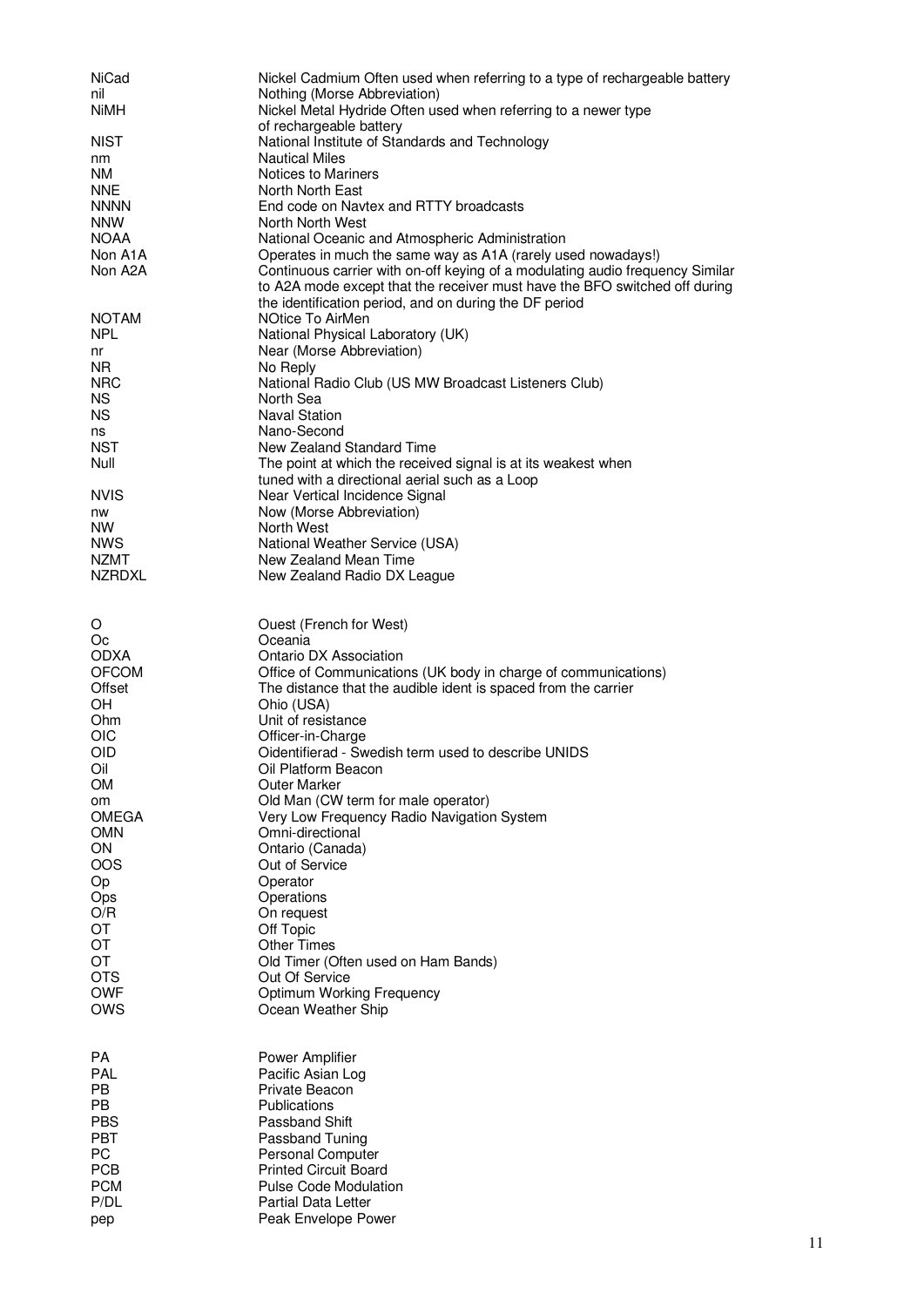| <b>PFC</b>   | Prepared Form Card                                                      |
|--------------|-------------------------------------------------------------------------|
| PH.          | <b>Public Holidays</b>                                                  |
| Pitch        | The frequency of the received audio tone                                |
| <b>PLB</b>   | Personal Locator Beacon                                                 |
| <b>PLC</b>   | <b>Power Line Carrier</b>                                               |
| <b>PLL</b>   | Phase Locked Loop                                                       |
| pls          | Please (Morse Abbreviation)                                             |
| <b>PLT</b>   | Pakistan Lahore Time                                                    |
| <b>PNT</b>   | <b>Phoenix Standard Time</b>                                            |
| PO.          | Postal Order                                                            |
| <b>POES</b>  | <b>Polar Operational Environmental Satellite</b>                        |
| <b>POL</b>   | Polarisation                                                            |
| Pooleys      | Pooley's Flight Guide                                                   |
| Posn         | Position                                                                |
| PP.          | Portuguese Language                                                     |
| <b>PPC</b>   | <b>Pre Prepared Card</b>                                                |
| ppm          | Parts Per Million                                                       |
| pps          | Pulse Per Second                                                        |
| pri          | Private Airfield Beacon                                                 |
| <b>PROP</b>  | Propagation                                                             |
| <b>PRT</b>   | Puerto Rico and US Virgin Islands Time                                  |
| pse          | Please (Morse Abbreviation)                                             |
| <b>PSK</b>   | Phase Shift Keying                                                      |
| <b>PSKOV</b> | Impressive NDB enhancement detection software created by Ivan Monogarov |
| <b>PST</b>   | <b>Pacific Standard Time</b>                                            |
| <b>PSTN</b>  | <b>Public Switched Telephone Network</b>                                |
| <b>PSU</b>   | Power Supply Unit                                                       |
| pvt          | Private                                                                 |
| <b>PW</b>    | Practical Wireless (UK radio magazine)                                  |
| <b>PWBR</b>  | Passport to World Band Radio                                            |
| pwr          | Power(Morse Abbreviation)                                               |
|              |                                                                         |

Note# Q Codes are allocated in the following groups: QAA – QNZ = Aeronautical use, QOA – QQZ = Maritime use, QRA – QUZ = All services, QZA – QZZ Other services Only the most commonly used ones are shown here, as many are quite obscure, and wouldn't be relevant to most users A full list showing every single Q Code should be obtainable on the Internet

| QDM                       | The Magnetic Heading for is                                                                                                                         |
|---------------------------|-----------------------------------------------------------------------------------------------------------------------------------------------------|
| QFE                       | If the altimeter subscale is set to read millibars the instrument will indicate<br>height above aerodrome elevation (above threshold runway number) |
| QLD                       | Queensland (Australia)                                                                                                                              |
| QNH                       | If the altimeter subscale is set to read  millibars, the instrument will<br>Indicate elevation if on the ground at that station                     |
| QRL                       | Is the frequency busy?                                                                                                                              |
| QSB                       | Fading, or disturbance to propagation                                                                                                               |
| <b>QRA</b>                | Location                                                                                                                                            |
| <b>QRA Locator</b><br>QRG | Method of dividing the world into identifiable squares<br>Frequency                                                                                 |
| QRM                       | Normally used when referring to 'man made' interference                                                                                             |
| QRN                       | Normally used when referring to static or 'natural' interference                                                                                    |
| QRP                       | Low power                                                                                                                                           |
| QRQ                       | Send faster                                                                                                                                         |
| QRS                       | Send more slowly                                                                                                                                    |
| QRT                       | <b>Stop Sending</b>                                                                                                                                 |
| QRU                       | Do you have anything more for me?/I have nothing for you                                                                                            |
| QRX                       | Wait/call me again                                                                                                                                  |
| QSB                       | Fading, used when describing effect on incoming signal                                                                                              |
| QSL                       | Verification of Reception                                                                                                                           |
| QSW                       | I am going to send on this frequency                                                                                                                |
| QSX                       | Will you listen for me on (frequency)                                                                                                               |
| QSY                       | Change frequency                                                                                                                                    |
| QTH                       | Location or Headquarters                                                                                                                            |
| QTR                       | <b>Exact Time</b>                                                                                                                                   |
| r                         | Received (Morse Abbreviation)                                                                                                                       |
| R                         | <b>Route Tuned Navaid</b>                                                                                                                           |
| <b>RA</b>                 | Radiocommunications Agency (UK)                                                                                                                     |
| RAC                       | Radio Amateurs of Canada                                                                                                                            |
| <b>RACON</b>              | Radar Beacon                                                                                                                                        |

Radio Detection & Ranging

RACON Radar Beacon<br>
RADAR Radio Detection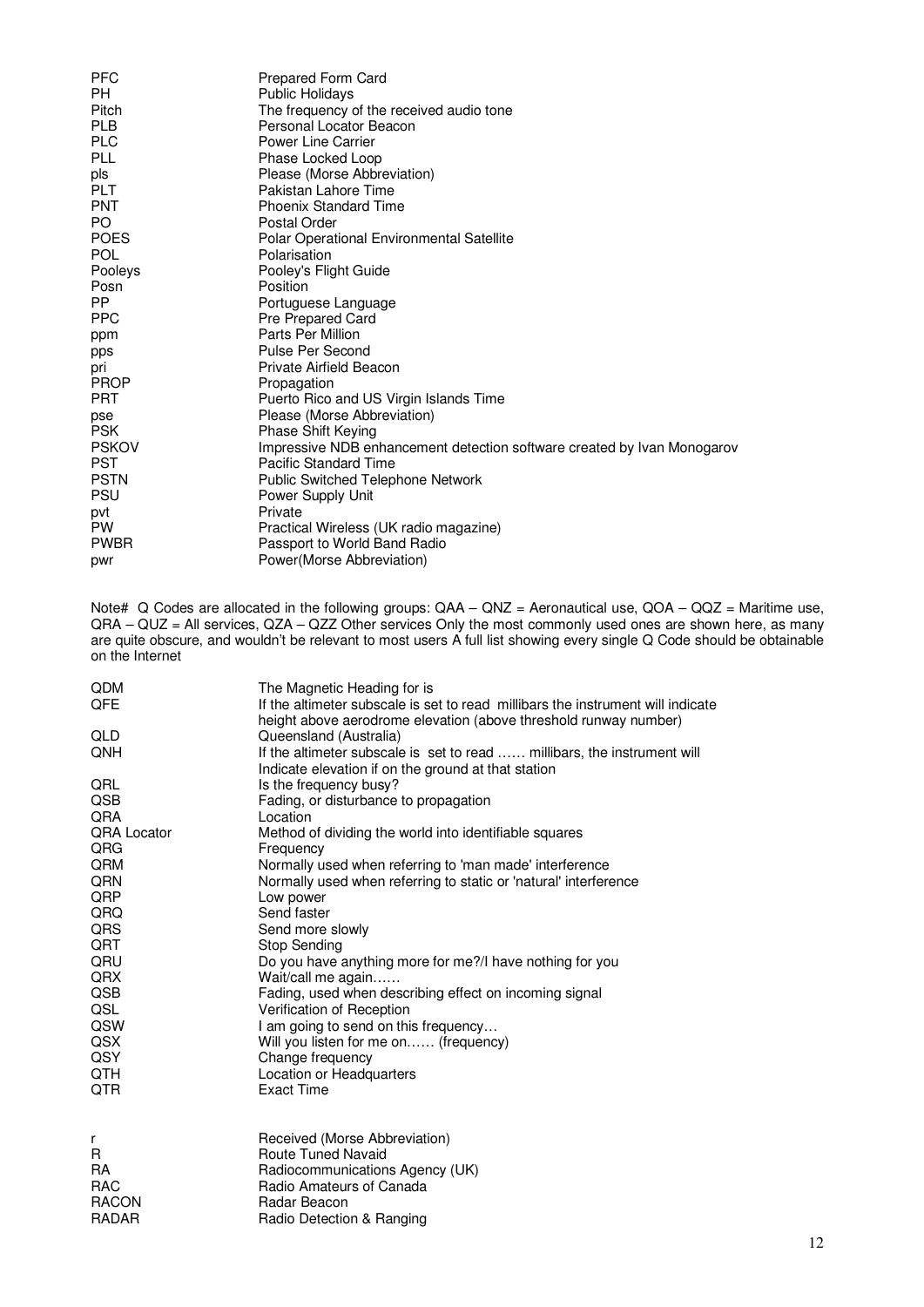| Radiofari           | Radio Beacon (Italian lang)                                                  |
|---------------------|------------------------------------------------------------------------------|
| <b>RAF</b>          | Royal Air Force (UK)                                                         |
| <b>RAM</b>          | Random Access Memory (Computer Term)                                         |
| RBI                 | Relative Bearing Indicator                                                   |
| RBU                 | Russian Time Signal Station on 66666 kHz                                     |
| <b>RBW</b>          | <b>Resolution Bandwidth</b>                                                  |
| RC                  | Non-Directional Radiobeacon (as marked on Maritime and Aero charts)          |
| <b>RCAF</b>         | Royal Canadian Air Force                                                     |
| <b>RCC</b>          | Rescue Co-ordination Centre                                                  |
| rcpt                | Reception                                                                    |
| rcvr                | Receiver (Morse Abbreviation)                                                |
| <b>RD</b>           | Directional Radiobeacon                                                      |
| <b>RDF</b>          | Radio Direction Finder                                                       |
| rdo                 | Radio                                                                        |
| <b>RDSS</b>         | Radiodetermination-Satellite Service                                         |
| ref                 | Reference                                                                    |
| <b>REG</b>          | Regional                                                                     |
| REU                 | NDBs Received in Europe (database)                                           |
| <b>RF</b>           | Radio Frequencies                                                            |
| <b>RFI</b>          | Radio Frequency Interference                                                 |
| <b>RIS</b>          | Radio Investigation Service (UK - Interference Investigators)                |
| RIT                 | Receiver Incremental Tuning                                                  |
| RMI                 | Radio Magnetic Indicators                                                    |
| RMS<br><b>RN</b>    | Root Mean Square                                                             |
|                     | Royal Navy (UK)                                                              |
| <b>RNA</b>          | NDBs Received in North America (database)                                    |
| RNAV                | Area Navigation (generic acronym for any device capable of aircraft guidance |
|                     | between pilot-defined waypoints                                              |
| <b>ROBN</b>         | Radio Beacon                                                                 |
| <b>ROM</b><br>ROTFL | Read Only Memory (Computer Term)                                             |
| Rot Lt              | Rolls On The Floor Laughing<br>Rotating Light or Beacon                      |
|                     | <b>Return Postage</b>                                                        |
| rp<br>rpt           | Report (Morse Abbreviation)                                                  |
| rprt                | Report (Morse Abbreviation)                                                  |
| rqst                | Request                                                                      |
| RR.                 | Russian Language                                                             |
| RR.                 | Radio Regulation (number)                                                    |
| <b>RS</b>           | <b>Reference Station</b>                                                     |
| <b>RSGB</b>         | Radio Society of Great Britain                                               |
| <b>RST</b>          | Readability, Signal strength, Tone - system of measuring signal quality      |
| R/T                 | Radio Telephony                                                              |
| <b>RTCA</b>         | Radio Technical Commission for Aeronautical Services                         |
| RTCM                | Radio Technical Commission for Maritime Services                             |
| rtn                 | Return                                                                       |
| <b>RTTY</b>         | Radio Teletype                                                               |
| RW.                 | Rotating Pattern Radiobeacon                                                 |
| R/W                 | Runway                                                                       |
| <b>RWM</b>          | Callsign of the Moscow based Russian Time Signal Station                     |
| <b>RWW</b>          | Received World-Wide (database of world HF Beacons)                           |
| <b>RWY</b>          | Runway                                                                       |
| <b>RX</b>           | Receiver                                                                     |
| ry                  | Test message used by Teletype/RTTY stations                                  |
|                     |                                                                              |
|                     |                                                                              |
| S                   | South                                                                        |
| S                   | Sequenced Radio Beacon                                                       |
| (S)                 | Summer                                                                       |
| SA (or SA)          | South America                                                                |
| SAm                 | South America                                                                |
| <b>SAR</b>          | Search & Rescue                                                              |
| SASE                | Self Addressed Stamped Envelope                                              |
| Sat                 | Saturday                                                                     |
| SC                  | Ship Control                                                                 |
| <b>SCC</b>          | Seasonal Canadian Challenge                                                  |
| SD                  | <b>Sloping Dipole</b>                                                        |
| <b>SDR</b>          | Software Defined Radio                                                       |
| SE                  | South East                                                                   |
| <b>SEC</b>          | Space Environment Centre                                                     |
| <b>SELCAL</b>       | Selective Calling System                                                     |
| <b>SF</b>           | Solar Flux                                                                   |
| SFI                 | Solar Flux Index                                                             |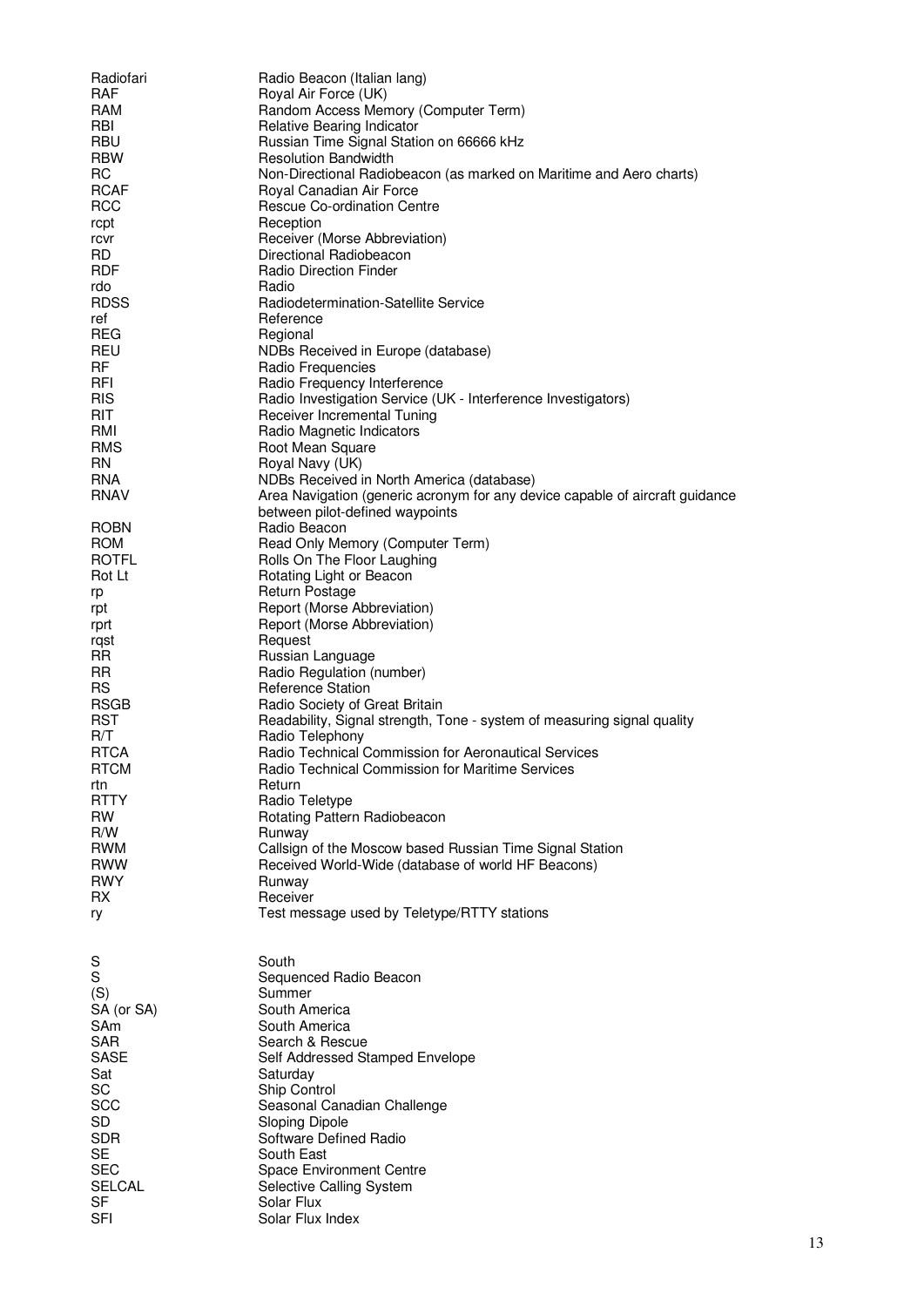| <b>SID</b>               | Sudden Ionospheric Disturbance                                       |
|--------------------------|----------------------------------------------------------------------|
| <b>SIGINT</b>            | Signal Intelligence                                                  |
| SINAD                    | Signal to noise and distortion ratio                                 |
| <b>SINPO</b>             | (code for: Signal, Interference, Noise, Propagation and Overall      |
| <b>SIR</b>               | Signal to Interference Ratio                                         |
| <b>SITA</b>              | Société Internationale Télécommunique Aéronautique                   |
| <b>SITOR</b>             | Mode used for Navtex - (e.g. SITOR Mode B)                           |
| <b>SK</b>                | Silent Key (deceased - Morse Abbreviation)                           |
| sked                     | Schedule                                                             |
| <b>SLB</b>               | Single Letter Beacons                                                |
| <b>SLHFB</b>             | Single Letter High Frequency Beacon                                  |
| <b>SLHFM</b>             |                                                                      |
|                          | Single Letter High Frequency Marker                                  |
| <b>SLM</b>               | Single Letter Markers<br><b>Surface Mount Device</b>                 |
| <b>SMD</b>               |                                                                      |
| S/N                      | Signal to Noise                                                      |
| SN                       | <b>Sunspot Number</b>                                                |
| <b>SNAFU</b>             | Situation Normal All Fouled Up (the clean version)                   |
| <b>SNR</b>               | Signal to Noise Ratio                                                |
| SoCal                    | Southern California                                                  |
| <b>SOLAS</b>             | Safety Of Life At Sea                                                |
| SP                       | <b>Short Path</b>                                                    |
| <b>SPB</b>               | Sea Plane Base                                                       |
| <b>SPDT</b>              | Single Pole Double Throw (switch)                                    |
| <b>SPe</b>               | Sporadic E                                                           |
| Sprog (Sproggie)         | Slang title commonly used to describe a spurious signal, or unwanted |
|                          | harmonic or product                                                  |
| <b>SPST</b>              | Single Pole Single Throw (switch)                                    |
| SQL                      | Squelch                                                              |
| SR                       | Sunrise                                                              |
| sri                      | Sorry (Morse Abbreviation)                                           |
| SS                       | Sunset                                                               |
| SS                       | Spanish Language                                                     |
| SS                       | Ship/Shore                                                           |
| <b>SSB</b>               | Single Sideband                                                      |
| <b>SSE</b>               | South South East                                                     |
| <b>SSN</b>               | <b>Sunspot Number</b>                                                |
| <b>SST</b>               | Solomon Standard Time                                                |
| SSW                      | South South West                                                     |
| <b>STD</b>               | <b>Stacked Turnstile Dipole</b>                                      |
| sti                      | <b>Sticker</b>                                                       |
| <b>STN</b>               | Station                                                              |
| Sun                      | Sunday                                                               |
| <b>SW</b>                | South West                                                           |
|                          |                                                                      |
| swg<br>SWL               | <b>Standard Wire Gauge</b><br><b>Short Wave Listener</b>             |
|                          |                                                                      |
| <b>SWM</b><br><b>SWR</b> | Short Wave Magazine                                                  |
|                          | <b>Standing Wave Ratio</b>                                           |
| <b>SYNOP</b>             | Synoptic                                                             |
|                          |                                                                      |
|                          |                                                                      |
| TACAN                    | <b>Tactical Air Navigation Equipment</b>                             |
| T/A                      | <b>Trans Atlantic</b>                                                |
| <b>TAS</b>               | Tasmania (Australia)                                                 |
| <b>TCP/IP</b>            | Terminal Control Protocol/Internet Protocol                          |
| <b>TCXO</b>              | Temperature Compensated Crystal (X-tal) Oscillator                   |
| TD                       | <b>Turnstile Dipole</b>                                              |
| [TECH]                   | Technical – (subject header used in NDB List postings)               |
| T/E                      | <b>Trans Equatorial</b>                                              |
| temp                     | Temperature                                                          |
| temp                     | Temporary                                                            |
| TEST                     | Testing (Morse Abbreviation)                                         |
| <b>TEST</b>              | Contest (Morse Abbreviation)                                         |
| tfc                      | Traffic                                                              |
| <b>TFT</b>               | Thinner, Flatter Tube                                                |
| <b>THLS</b>              | Trinity House Lighthouse Service                                     |
| Thru                     | Through                                                              |
| Thu                      | Thursday                                                             |
| T/I                      | <b>Trans Indian Ocean</b>                                            |
| tks                      | Thanks (Morse Abbreviation)                                          |
| T/P                      | <b>Trans Pacific</b>                                                 |
| <b>TIA</b>               | Thanks In Advance                                                    |
| <b>TMA</b>               | <b>Terminal Control Area</b>                                         |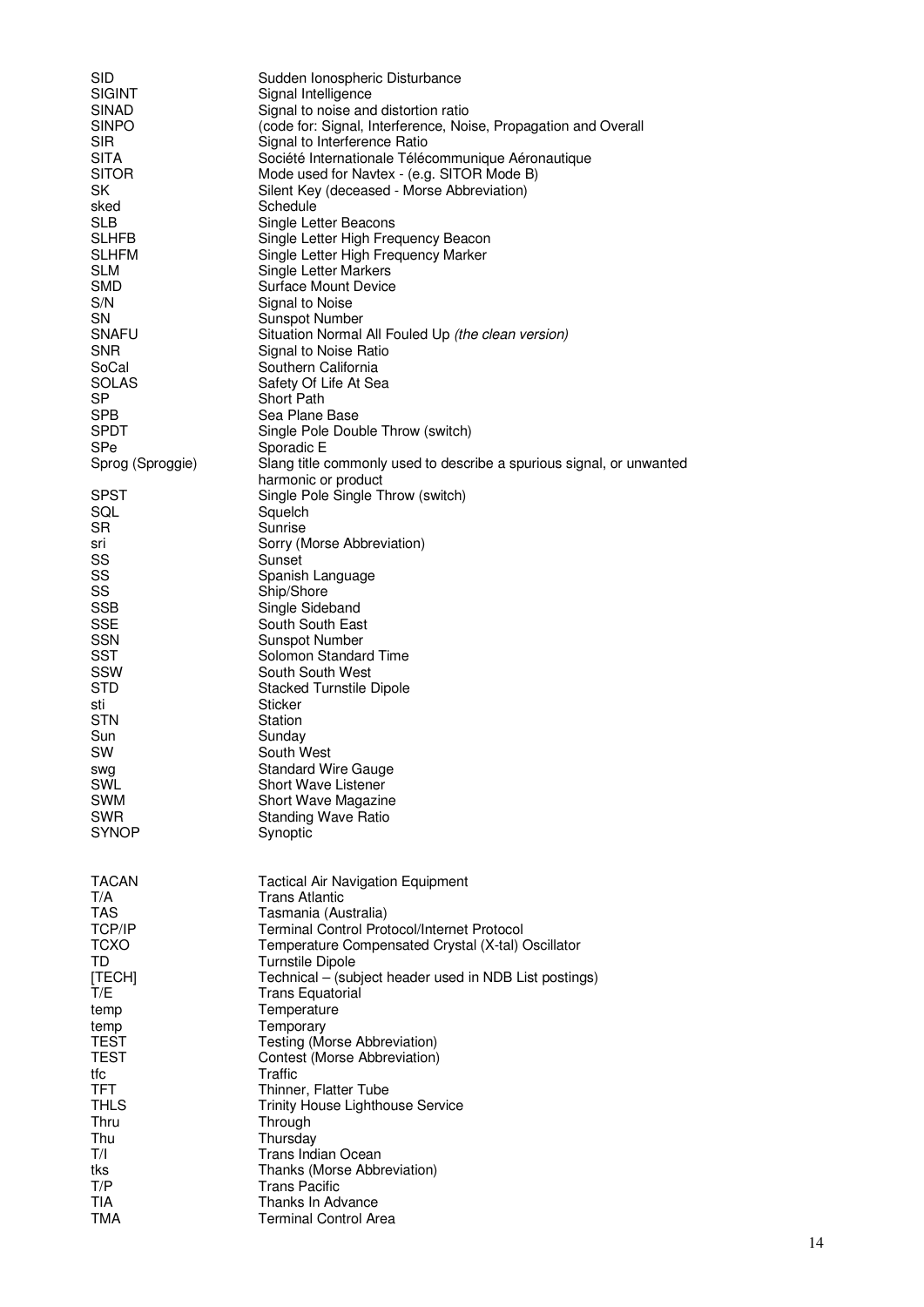| ΤN              | <b>True North</b>                                                      |
|-----------------|------------------------------------------------------------------------|
| tnx             | Thanks (Morse Abbreviation)                                            |
| T/R             | Transmit/Receive                                                       |
| trbl            | Trouble (Morse Abbreviation)                                           |
| <b>TRL</b>      | Triangular Loop                                                        |
| <b>TRX</b>      | Transceiver (Morse Abbreviation)                                       |
| <b>TS</b>       | <b>Time Signals</b>                                                    |
| TST             | Call letters often sent by an NDB on TEST                              |
| TU              |                                                                        |
|                 | Thank You (Morse Abbreviation)                                         |
| TU              | Terminal Unit                                                          |
| Tu              | Tuesday                                                                |
| tu              | To You                                                                 |
| Tube            | US term for a vacuum tube (usually referred to as a 'valve' in Europe) |
| Tue             | Tuesday                                                                |
| Turm            | Tower (German)                                                         |
| <b>TVI</b>      | <b>Television Interference</b>                                         |
| <b>TVOR</b>     | Terminal VOR (low power)                                               |
| TWEB            | <b>Transcribed Weather Broadcast</b>                                   |
| TWR             | <b>Tower Control</b>                                                   |
| ТX              | Transmitter                                                            |
|                 |                                                                        |
|                 |                                                                        |
| U/C             | <b>Under Construction</b>                                              |
| <b>UDRE</b>     | User Differential Range Error                                          |
| <b>UEDD</b>     | Utilitaires En Dessous De 1600 kHz (book)                              |
|                 |                                                                        |
| ufb             | Ultra Fine Business (Morse Abbreviation)                               |
| <b>UFN</b>      | Until Further Notice                                                   |
| <b>UHF</b>      | <b>Ultra High Frequency</b>                                            |
| UK              | United Kingdom of Great Britain & Northern Ireland                     |
| UKHO            | United Kingdom Hydrographic Office                                     |
| uknw            | Unknown                                                                |
| UKP             | UK Pound                                                               |
| <b>UKSMG</b>    | United Kingdom Six Metre Group                                         |
| <b>ULF</b>      | Ultra Low Frequencies (300 Hz to 3 kHz)                                |
| Ultralight      | Simple compact receivers like the Tecsun/Sony etc                      |
| UN              | <b>United Nations</b>                                                  |
| <b>UNDAY</b>    | <b>United Nations Day</b>                                              |
| <b>UNID</b>     | <b>Unidentified Beacon</b>                                             |
|                 |                                                                        |
| ur              | Your (Morse Abbreviation)                                              |
| U/S             | Unserviceable                                                          |
| US              | <b>United States</b>                                                   |
| u/s             | Unservicable                                                           |
| <b>USA</b>      | United States of America                                               |
| <b>USAF</b>     | United States Air Force                                                |
| <b>USB</b>      | Upper Side Band                                                        |
| <b>USB</b>      | <b>Universal Serial Bus</b>                                            |
| <b>USCG</b>     | United States Coast Guard                                              |
| <b>USD</b>      | <b>US Dollar</b>                                                       |
| <b>USMC</b>     | United States Marine Corps                                             |
| <b>USN</b>      | United States Navy                                                     |
| UT              | Universal Time (utc)                                                   |
| UT <sub>0</sub> | <b>Uncorrected Universal Time</b>                                      |
| UT <sub>1</sub> | UT0 corrected for polar variation                                      |
| UT <sub>2</sub> |                                                                        |
|                 | UT0 corrected for polar and seasonal variations                        |
| <b>UTC</b>      | Co-ordinated Universal Time                                            |
| uV              | Microvolt                                                              |
|                 |                                                                        |
|                 |                                                                        |
| V               | Vertical                                                               |
| VA              | Volt Amperes - a measure of apparent power                             |
| VAC             | <b>Volts Alternating Current</b>                                       |
| VC              | Viewcard                                                               |
| <b>VCC</b>      | Supply Voltage (positive)                                              |
| VD.             | <b>Vertical Dipole</b>                                                 |
| <b>VDF</b>      | <b>VHF Direction Finding</b>                                           |
| <b>VERON</b>    | Vereniging voor Experimenteel Radio Onderzoek in Nederland             |
| Vert            | <b>Vertical Antenna</b>                                                |
| vfb             | Very Fine Business (Morse Abbreviation)                                |
| <b>VFO</b>      | Variable Frequency Oscillator                                          |
| <b>VFR</b>      | <b>Visual Flight Rules</b>                                             |
| <b>VHF</b>      | Very High Frequency                                                    |
|                 |                                                                        |
| <b>VLF</b>      | Very Low Frequency (3 to 30 kHz)                                       |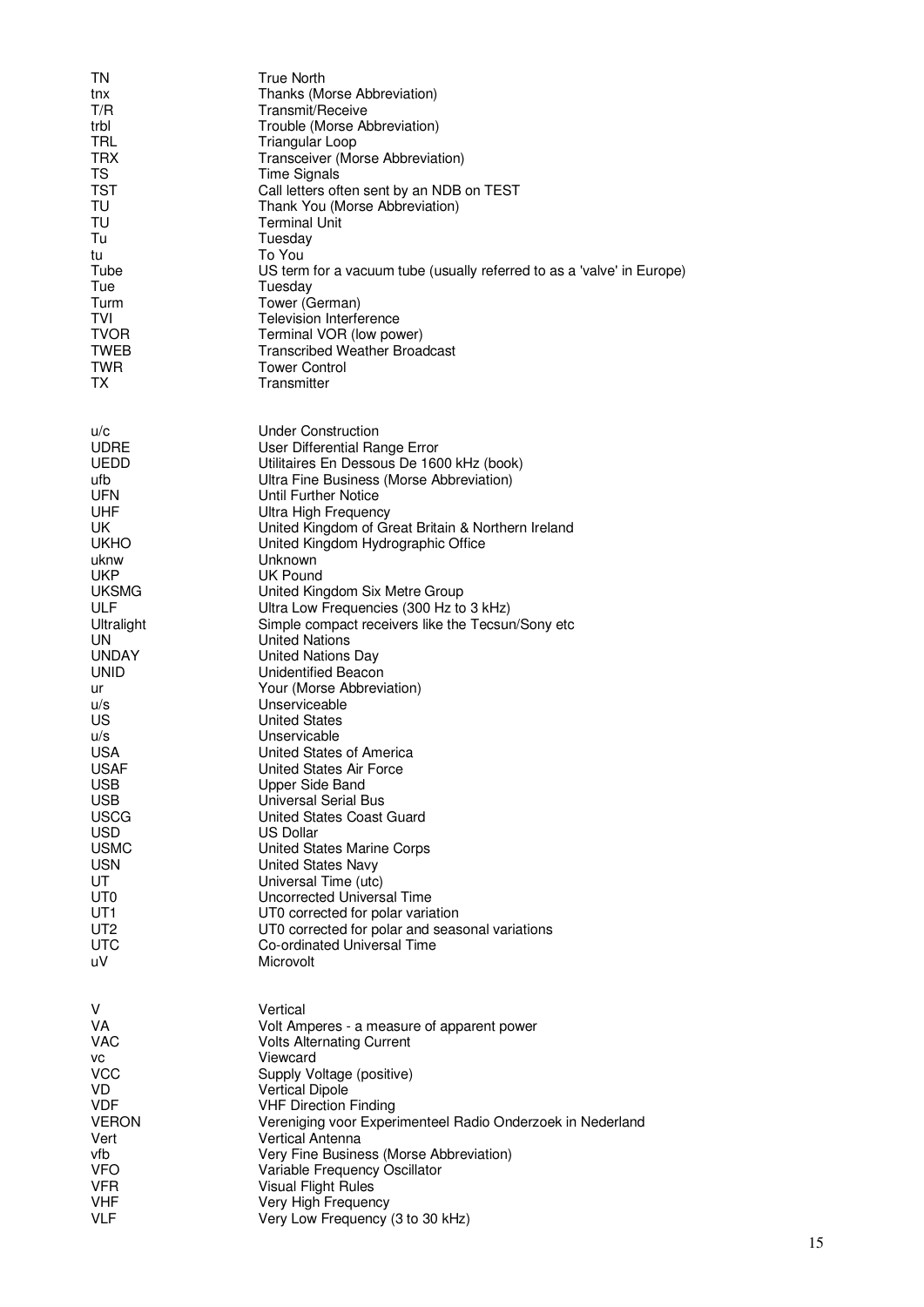| <b>VMOS</b>                       | Vertical Metal Oxide Semiconductor                                                                                          |
|-----------------------------------|-----------------------------------------------------------------------------------------------------------------------------|
| VOR                               | VHF Omni-directional Radio Range                                                                                            |
| <b>VORTAC</b><br><b>VOT</b>       | VOR & TACAN (co-located)<br><b>VOR Receiver Test facility</b>                                                               |
| <b>VRB</b>                        | Voice Rotating Beacon                                                                                                       |
| V/S                               | <b>Verification Signer</b>                                                                                                  |
| <b>VST</b>                        | Vietnam Standard Time                                                                                                       |
| <b>VTS</b>                        | <b>Vessel Traffic Service</b>                                                                                               |
| vy                                | Very (Morse Abbreviation)                                                                                                   |
|                                   |                                                                                                                             |
| w                                 | Watts                                                                                                                       |
| w                                 | West                                                                                                                        |
| (W)                               | Winter                                                                                                                      |
| w                                 | Windom                                                                                                                      |
| <b>WAAS</b>                       | Wide Area Augmentation System                                                                                               |
| <b>WADGPS</b><br><b>W &amp; G</b> | Wide Area Differential Global Positioning System                                                                            |
| Waypoint                          | Wandel & Goltermann (German Instrument Makers)<br>Position in space usually on aircraft's flight plan                       |
| <b>WDXC</b>                       | World DX Club                                                                                                               |
| WebSDR                            | Online SDRs that are made available for other listeners to use                                                              |
| Wed                               | Wednesday                                                                                                                   |
| <b>WEF</b>                        | With Effect From                                                                                                            |
| WGS84                             | World Geodetic System 1984                                                                                                  |
| wid                               | 'with' (Morse Abbreviation)                                                                                                 |
| wkd                               | Worked (Morse Abbreviation)                                                                                                 |
| wkg<br><b>WMO</b>                 | Working (Morse Abbreviation)<br>World Meteorological Organisation                                                           |
| <b>WMS</b>                        | <b>Wide Area Master Stations</b>                                                                                            |
| <b>WNTM</b>                       | <b>Weekly Notices To Mariners</b>                                                                                           |
| WNW                               | West North West                                                                                                             |
| WP                                | Waypoint                                                                                                                    |
| wpm                               | <b>Words Per Minute</b>                                                                                                     |
| <b>WPT</b>                        | Waypoint                                                                                                                    |
| wrd<br><b>WRTH</b>                | Word (Morse Abbreviation)                                                                                                   |
| <b>WSW</b>                        | World Radio TV Handbook<br>West South West                                                                                  |
| W/T                               | <b>Wireless Telegraphy</b>                                                                                                  |
| <b>WUN</b>                        | World Utility Network (the premier internet utility radio club)                                                             |
| <b>WWNWS</b>                      | World-Wide Navigational Warning Service                                                                                     |
| WWSU                              | World-Wide Search Utility (Navaid Database search software by Alex Wiecek VE3GOP)                                           |
| wwy                               | US Time Signal Station located in Colorado                                                                                  |
| <b>WWVH</b>                       | NIST radio station (broadcasts time signals from Hawaii)                                                                    |
| <b>WWW</b>                        | World Wide Web (internet)                                                                                                   |
| WX                                | Weather                                                                                                                     |
|                                   |                                                                                                                             |
| <b>XCVR</b>                       | Transceiver                                                                                                                 |
| <b>XFMR</b><br><b>XMTR</b>        | Transformer<br>Transmitter                                                                                                  |
| <b>XTAL</b>                       | Crystal                                                                                                                     |
| <b>XYL</b>                        | Ex-Young Lady (Wife)                                                                                                        |
|                                   |                                                                                                                             |
| Y                                 | Yagi                                                                                                                        |
| YaND                              | Yet Another NAVTEX Decoder                                                                                                  |
| Yds                               | Yards                                                                                                                       |
| YF                                | Wife (Morse Abbreviation)                                                                                                   |
| YL                                | Young Lady                                                                                                                  |
| yr                                | Year (Morse Abbreviation)                                                                                                   |
| уу                                | Used to signify 'year' in two-digit format e.g. $yy = 99$ Or 01 (1999 or 2001)                                              |
| уууу                              | Used to signify 'year' in four-digit format e.g. yyyy = 1999 or 2001                                                        |
|                                   |                                                                                                                             |
| Ζ                                 | VHF station marker at NDB                                                                                                   |
| Z or 'zulu'<br>ZCZC               | UTC (Universal Time Coordinated)                                                                                            |
| Zero Beat                         | Start code at beginning of Navtex Broadcasts<br>This is the point at which the heterodyne, or tone becomes almost inaudible |
|                                   | when tuning an AM carrier with the receiver switched to the SSB or CW                                                       |
|                                   | positions (and also allows you to hear any weaker stations which may also                                                   |
|                                   | be operating on the same channel!) It can usually be found when tuned onto                                                  |
|                                   | the carrier frequency, e.g. between the upper and lower sidebands                                                           |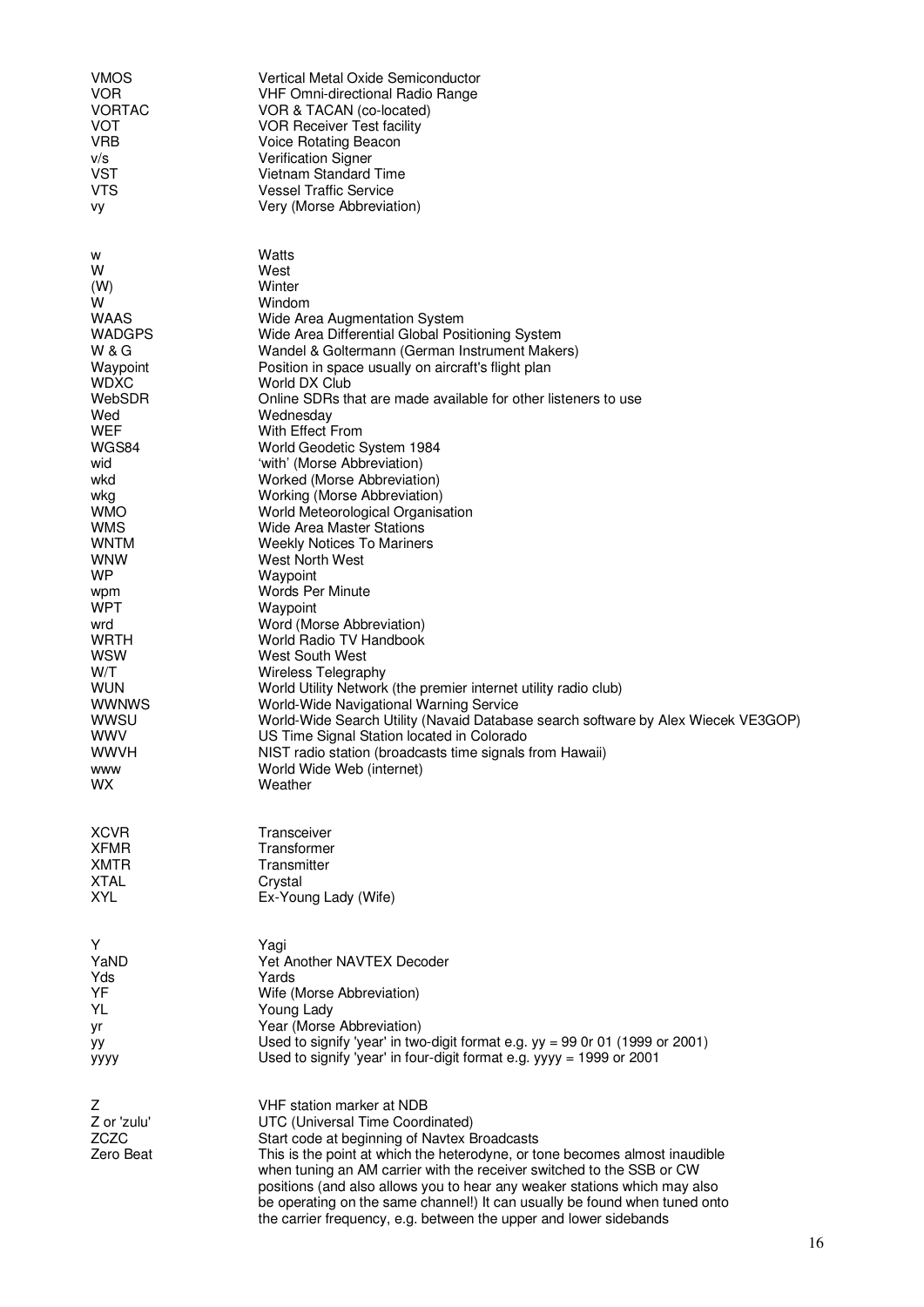## **PROVINCE & STATE ABBREVIATIONS:**

Below is a list of commonly used state abbreviations These lists were obtained from the US and Canadian Post Office sites so should be reasonably accurate Since we now have many members in these countries it seemed worthwhile including them here, so that other members could quickly make a check of loggings to see which state a particular logging was from I'm sure that many other countries use similar types of state abbreviations, and if your country has them but is not included below, we would love to hear from you so that we can include them in future versions of this publication

CANADA:

Note#These state and province abbreviations should not be confused with ITU Country codes which are listed in a different publication

| <b>AUSTRALIA:</b> |
|-------------------|
|-------------------|

| AT        | $\overline{\phantom{a}}$ | Australian Capital Territory (Canberra) | AB        | ۰ | Alberta                      |
|-----------|--------------------------|-----------------------------------------|-----------|---|------------------------------|
| <b>NW</b> | $\overline{\phantom{a}}$ | New South Wales                         | BС        |   | <b>British Colombia</b>      |
| <b>NN</b> | $\overline{\phantom{a}}$ | Northern Territory                      | MВ        | ۰ | Manitoba                     |
|           |                          |                                         |           |   |                              |
| QD        | $\overline{\phantom{a}}$ | Queensland                              | NΒ        | ۰ | New Brunswick                |
| <b>SA</b> | $\overline{\phantom{a}}$ | South Australia                         | NL        |   | Newfoundland & Labrador      |
| TA        | $\overline{\phantom{0}}$ | Tasmania                                | <b>NS</b> | ۰ | Nova Scotia                  |
| VI        | $\overline{\phantom{0}}$ | Victoria                                | NT        | - | <b>Northwest Territories</b> |
| <b>WE</b> | ۰                        | Western Australia                       | NU.       | - | Nunavut                      |
|           |                          |                                         | ON        | ۰ | Ontario                      |
|           |                          |                                         | РE        | ۰ | <b>Prince Edward Island</b>  |
|           |                          |                                         | QC        | ۰ | Quebec                       |
|           |                          |                                         | SK        | ۰ | Saskatchewan                 |
|           |                          |                                         | YT        |   | Yukon                        |

YT - Yukon

#### **UNITED STATES & US OVERSEAS POSSESSIONS:**

ND - North Dakota

| AL        | $\overline{\phantom{0}}$ | Alabama                               | MP        |                          | Northern Mariana Islands |
|-----------|--------------------------|---------------------------------------|-----------|--------------------------|--------------------------|
| AK        | L,                       | Alaska                                | ОH        | L,                       | Ohio                     |
| AS        | $\overline{\phantom{0}}$ | American Samoa                        | <b>OR</b> | $\overline{\phantom{0}}$ | Oregon                   |
| AZ        | $\overline{\phantom{a}}$ | Arizona                               | PW        | $\overline{\phantom{a}}$ | Palau                    |
| AR        | $\overline{\phantom{a}}$ | Arkansas                              | <b>PA</b> | $\overline{\phantom{a}}$ | Pennsylvania             |
| CA        | $\overline{\phantom{a}}$ | California                            | PR.       | $\blacksquare$           | Puerto Rico              |
| CO        | $\overline{\phantom{a}}$ | Colorado                              | RI        |                          | Rhode Island             |
| <b>CT</b> | $\overline{\phantom{0}}$ | Connecticut                           | SC        | $\overline{\phantom{0}}$ | South Carolina           |
| DE        | $\overline{\phantom{0}}$ | Delaware                              | <b>SD</b> | $\overline{\phantom{a}}$ | South Dakota             |
| DC        | $\overline{\phantom{0}}$ | District of Columbia                  | TN        | $\overline{\phantom{0}}$ | Tennessee                |
| FM        | $\overline{\phantom{0}}$ | <b>Federated States of Micronesia</b> | TX        | $\overline{\phantom{a}}$ | Texas                    |
| FL.       | $\overline{\phantom{0}}$ | Florida                               | UT        | $\overline{\phantom{a}}$ | Utah                     |
| GA        | $\overline{\phantom{0}}$ | Georgia                               | VA        | $\overline{\phantom{a}}$ | Virginia                 |
| GU        | $\overline{\phantom{a}}$ | Guam                                  | VI        | $\overline{\phantom{a}}$ | Virgin Islands           |
| HI        | $\overline{\phantom{0}}$ | Hawaii                                | VT        | $\blacksquare$           | Vermont                  |
| ID        | $\overline{\phantom{0}}$ | Idaho                                 | <b>WA</b> | $\blacksquare$           | Washington               |
| IL        | $\overline{\phantom{0}}$ | Illinois                              | <b>WV</b> | $\blacksquare$           | West Virginia            |
| IN        | $\overline{\phantom{0}}$ | Indiana                               | WI        |                          | Wisconsin                |
| ΙA        | $\overline{\phantom{0}}$ | lowa                                  | WY.       | $\overline{\phantom{a}}$ | Wyoming                  |
| ΚS        | $\overline{\phantom{0}}$ | Kansas                                |           |                          |                          |
| KY        | $\overline{\phantom{0}}$ | Kentucky                              |           |                          |                          |
| LA        |                          | Louisiana                             |           |                          |                          |
| ME        | $\overline{\phantom{a}}$ | Maine                                 |           |                          |                          |
| ΜI        | $\overline{\phantom{0}}$ | <b>Marshall Islands</b>               |           |                          |                          |
| <b>MD</b> | $\overline{\phantom{0}}$ | Maryland                              |           |                          |                          |
| МA        | $\overline{\phantom{a}}$ | Massachusetts                         |           |                          |                          |
| ΜI        | $\overline{\phantom{a}}$ | Michigan                              |           |                          |                          |
| <b>MN</b> | $\overline{\phantom{0}}$ | Minnesota                             |           |                          |                          |
| <b>MS</b> | $\overline{\phantom{a}}$ | Mississippi                           |           |                          |                          |
| <b>MO</b> | L,                       | Missouri                              |           |                          |                          |
| MT        |                          | Montana                               |           |                          |                          |
| <b>NE</b> | $\overline{\phantom{0}}$ | Nebraska                              |           |                          |                          |
| <b>NV</b> | $\overline{\phantom{a}}$ | Nevada                                |           |                          |                          |
| <b>NH</b> | $\overline{\phantom{0}}$ | New Hampshire                         |           |                          |                          |
| NJ        | $\blacksquare$           | New Jersey                            |           |                          |                          |
| <b>NM</b> | $\overline{\phantom{0}}$ | New Mexico                            |           |                          |                          |
| <b>NY</b> | $\overline{\phantom{a}}$ | New York                              |           |                          |                          |
| <b>NC</b> | $\overline{a}$           | North Carolina                        |           |                          |                          |
|           |                          |                                       |           |                          |                          |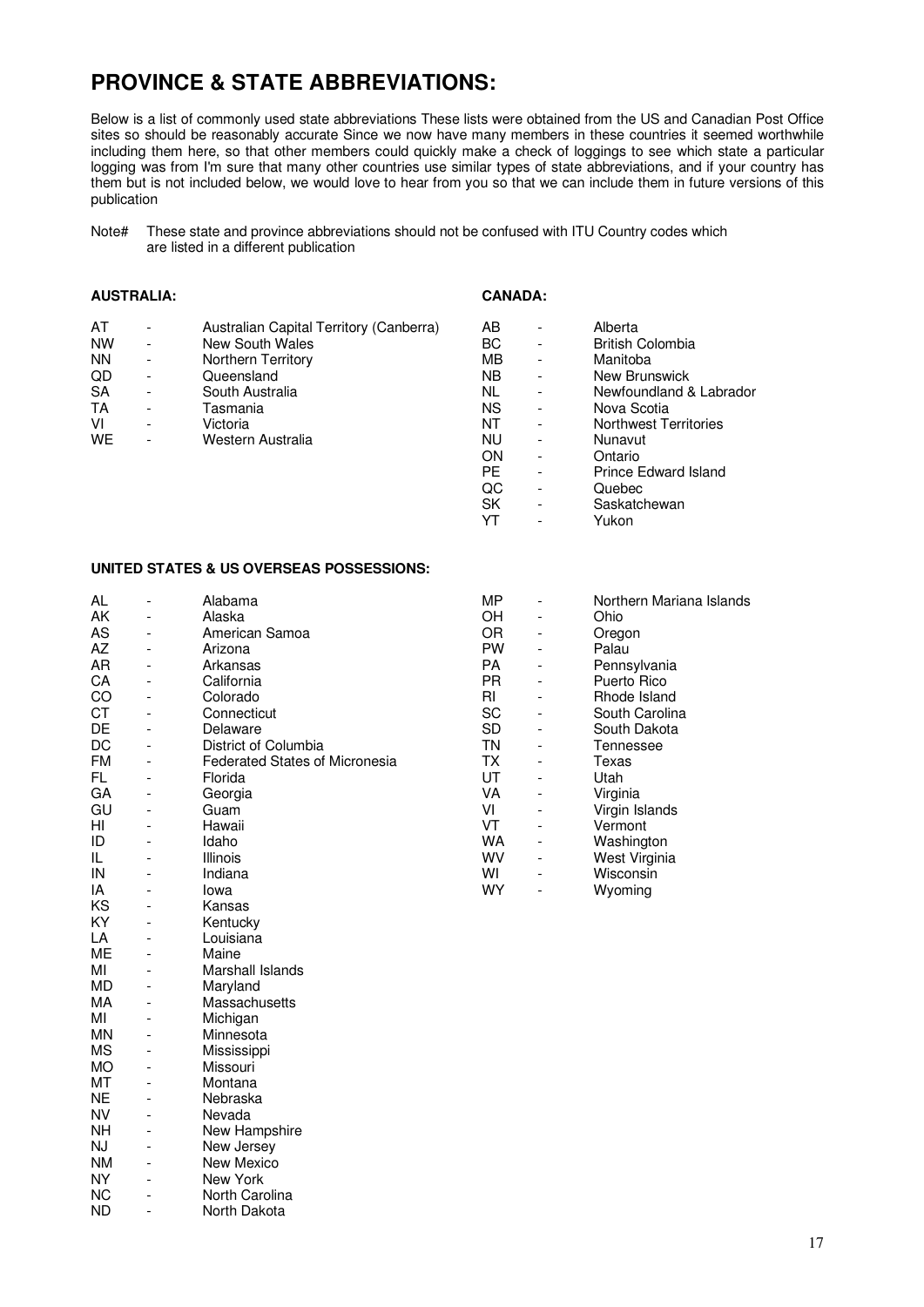# **INTERNATIONAL NAVTEX SUBJECT INDICATOR CODES: [B2]**

## **LETTER MESSAGE TYPE:**

| А |     | Navigational Warnings (cannot be rejected by the receiver)                          |
|---|-----|-------------------------------------------------------------------------------------|
| В | $=$ | Meteorological Warnings (cannot be rejected by the receiver)                        |
| С | $=$ | Ice Reports                                                                         |
| D | $=$ | Search & Rescue Information (cannot be rejected by the receiver)                    |
| Ε | $=$ | <b>Meteorological Forecasts</b>                                                     |
| F | $=$ | <b>Pilot Service Messages</b>                                                       |
| G | $=$ | <b>DECCA Messages</b>                                                               |
| н | $=$ | <b>LORAN Messages</b>                                                               |
|   | $=$ | <b>OMEGA Messages</b>                                                               |
| J | $=$ | <b>SATNAV Messages</b>                                                              |
| Κ | $=$ | Other Electronic Navaid Messages (messages concerning radio navigation services)    |
| L | $=$ | Navigational Warnings – additional to Letter A (should not be rejected by receiver) |
| v | $=$ | Special services - Trial Allocation                                                 |
| W | $=$ | Special services - Trial Allocation                                                 |
| X | $=$ | Special services - Trial Allocation                                                 |
| Υ | $=$ | Special services - Trial Allocation                                                 |
| Ζ |     | No messages on hand                                                                 |

The US Coast Guard also use:

| V |  | Notice to Fishermen |
|---|--|---------------------|
|   |  |                     |

| Environmental |
|---------------|
|               |

## **UNITED KINGDOM NAVTEX SUBJECT INDICATOR CODES:**

## **LETTER MESSAGE TYPE:**

| A      | $=$ | Navigational Warnings including Mobile Drilling Rig Movements<br>(cannot be rejected by the receiver) |
|--------|-----|-------------------------------------------------------------------------------------------------------|
| B      | $=$ | Meteorological Warnings (cannot be rejected by the receiver)                                          |
| C      | $=$ | Ice Reports                                                                                           |
| D      | $=$ | Search & Rescue Information including piracy and armed robbery warnings                               |
|        |     | (cannot be rejected by the receiver)                                                                  |
| Е      | $=$ | <b>Meteorological Forecasts</b>                                                                       |
| F      | $=$ | <b>Pilot Service Messages</b>                                                                         |
| G      | $=$ | <b>DECCA Messages</b>                                                                                 |
| H      | $=$ | <b>LORAN Messages</b>                                                                                 |
| T      | $=$ | <b>OMEGA Messages</b>                                                                                 |
| J      | $=$ | <b>SATNAV Messages</b>                                                                                |
| K      | $=$ | Other Electronic Navaid Messages (messages concerning radio navigation services)                      |
| L      | $=$ | Subfacts/Gunfacts Warnings (should not be rejected by receiver)                                       |
| M to U | $=$ | Reserved                                                                                              |
| V      | $=$ | Amplifying Navigational Warning information initially announced under A                               |
| W      | $=$ | Special services - Trial Allocation                                                                   |
| X      | $=$ | Special services - Trial Allocation                                                                   |
| Y      | $=$ | Special services - Trial Allocation                                                                   |
| 7      | $=$ | No messages on hand                                                                                   |
|        |     |                                                                                                       |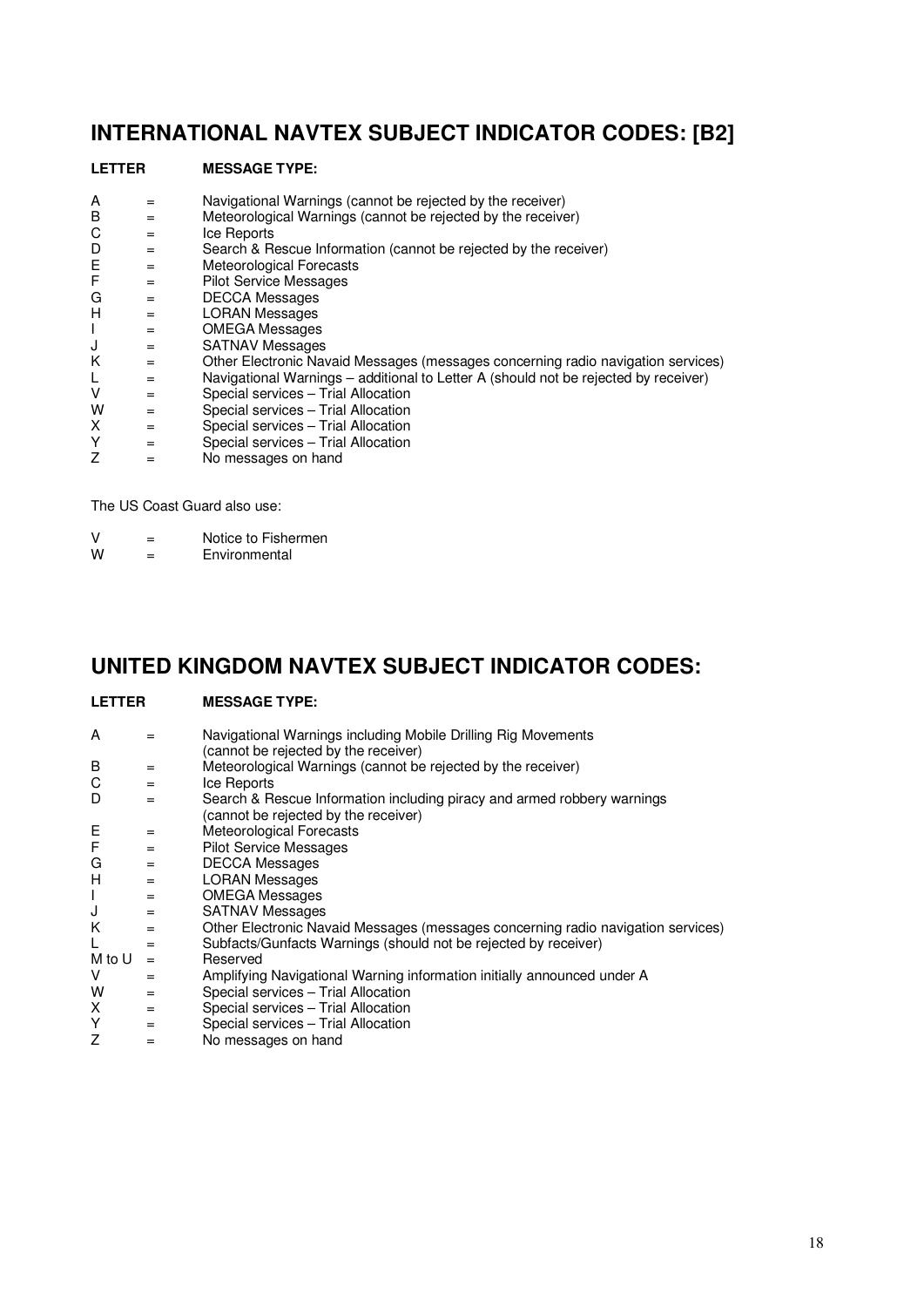# **INTERNET ETIQUETTE: (NETIQUETTE)**

Since 'smileys' tend to pop up frequently in postings to e-mail reflectors, and because I've had a number of queries about them, on this page you will find a list of 'smiley faces' or 'Netiquette' (Internet Etiquette) "emoticon" Icons Some of these are used frequently, but others are very obscure and I've never seen half of them in a mail, but if you're a 'newbie' to the Internet, or want to know what they mean (or if they're rude) These should help a little:

| :)                           | --                       | Smiling face (sometimes shown as:) :-) or @                                                                               |
|------------------------------|--------------------------|---------------------------------------------------------------------------------------------------------------------------|
| :(                           | --                       | Sad face                                                                                                                  |
| ;)                           | $\overline{\phantom{a}}$ | Winking                                                                                                                   |
| :0                           | $-$                      | Shocked("ooh!")                                                                                                           |
| :О                           | $-$                      | Very shocked                                                                                                              |
| :D                           | --                       | Laughing or grinning                                                                                                      |
| :Р                           | --                       | Sticking out tongue                                                                                                       |
| $\left. \rightarrow \right.$ | --                       | Devilish (smiling)                                                                                                        |
| $O$ :)                       | --                       | Angelic (smiling)                                                                                                         |
| :-*                          | --                       | Kiss                                                                                                                      |
| :-&                          | --                       | Angry                                                                                                                     |
| ∼:-)                         | --                       | A baby                                                                                                                    |
| $\left[\cdot\right]$         | --                       | A skinhead                                                                                                                |
| ${({\cdot};\cdot)}$          | --                       | A beehive hairdo                                                                                                          |
| $$:-)$                       | --                       | Mr Quiff                                                                                                                  |
| $(:-)$                       | $\overline{\phantom{m}}$ | Baldy                                                                                                                     |
| $c$  :-)                     | --                       | City gent                                                                                                                 |
| #:-)                         | --                       | Kevin, the scruffy teenager (UK TV comedy character used to<br>send up teenagers- worth including for that reason alone!) |
| =:-)                         |                          | Mohican                                                                                                                   |
| $?:-)$                       |                          | Mr Quiff II                                                                                                               |
| $+(:-)$                      |                          | Alien                                                                                                                     |
| $ x $ :-)                    |                          | Ninja                                                                                                                     |
| [0]:                         |                          | Kamikaze                                                                                                                  |
| $@:$ )                       |                          | Doctor saying "open wide"                                                                                                 |
| $3:-)$                       | --                       | Werewolf or Devil                                                                                                         |

If you tilt your head to the left all should become clear!